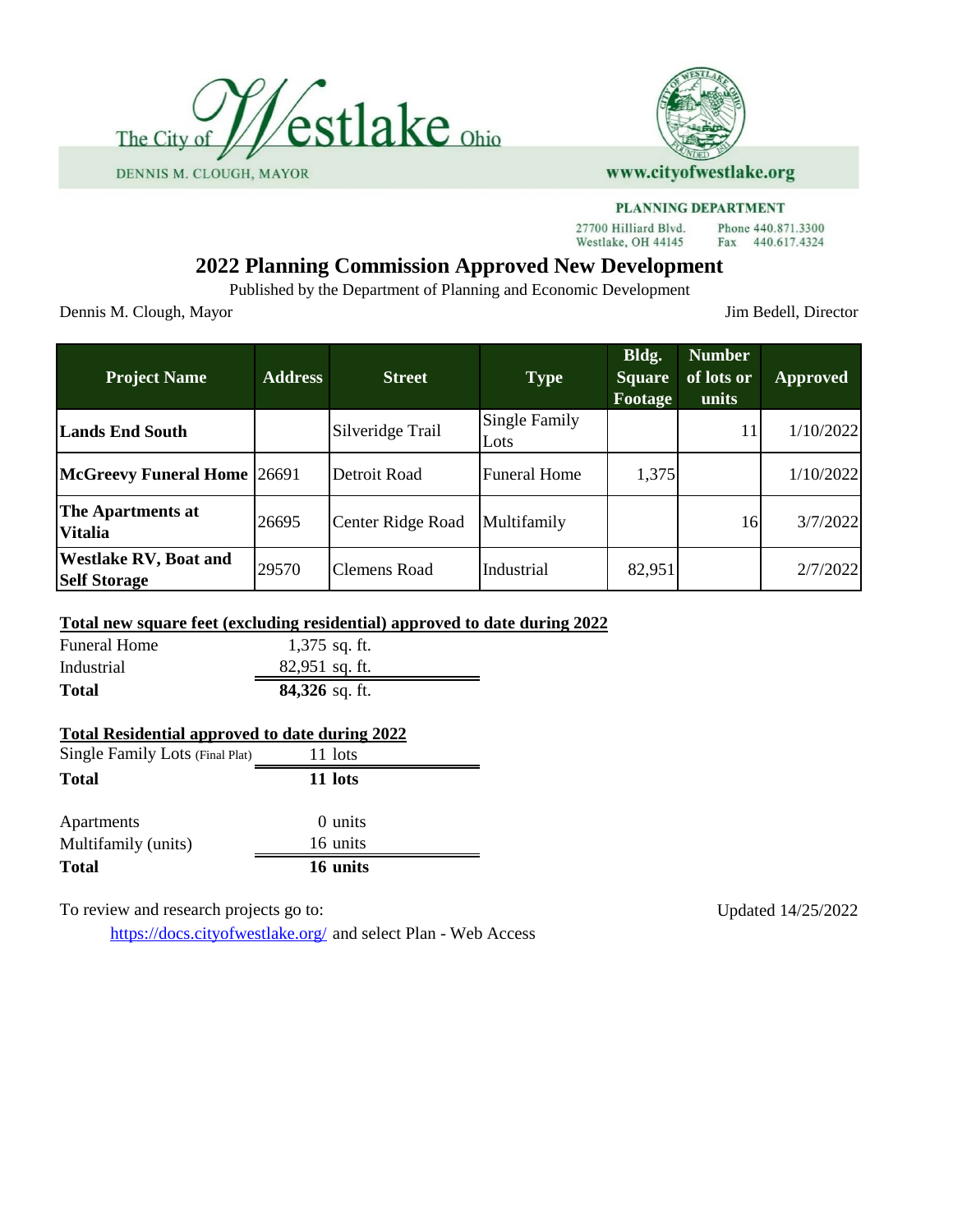



27700 Hilliard Blvd. Westlake, OH 44145

Phone 440.871.3300 Fax 440.617.4324

# **2021 Planning Commission Approved New Development**

Published by the Department of Planning and Economic Development

Dennis M. Clough, Mayor Jim Bedell, Director

| <b>Project Name</b>                                           | <b>Address</b> | <b>Street</b>       | <b>Type</b>   | Bldg.<br><b>Square</b><br>Footage | <b>Number</b><br>of lots or<br>units | <b>Approved</b> |
|---------------------------------------------------------------|----------------|---------------------|---------------|-----------------------------------|--------------------------------------|-----------------|
| Aldi's                                                        | 30700          | Detroit Road        | Retail        | 6,150                             |                                      | 5/10/2021       |
| <b>Chapparal Cluster</b>                                      |                | Columbia Road       | Multifamily   |                                   |                                      | 3/1/2021        |
| <b>Chick-fil-A</b>                                            | 30115          | Detroit Road        | Restaurant    | 4,995                             |                                      | 5/17/2021       |
| <b>GPI</b> Design                                             | 975            | <b>Bassett Road</b> | Industrial    | 20,000                            |                                      | 4/12/2021       |
| <b>Sts. Peter and George</b><br><b>Coptic Orthodox Church</b> | 25796          | Hilliard Blvd.      | <b>Church</b> | 45,800                            |                                      | 2/1/2021        |
| <b>Westlake Pet Suites</b>                                    | 901            | <b>Sharon Drive</b> | Industrial    | 10,900                            |                                      | 5/17/2021       |

## **Total new square feet (excluding residential) approved to date during 2021**

| Total                    | $87,845$ sq. ft. |                                               |
|--------------------------|------------------|-----------------------------------------------|
| School                   | $0$ sq. ft.      |                                               |
| Retail                   | $6,150$ sq. ft.  |                                               |
| Restaurant               | 4,995 sq. ft.    |                                               |
| Recreational             | $0$ sq. ft.      |                                               |
| Public                   | $0$ sq. ft.      |                                               |
| <b>Office Warehouse</b>  | $0$ sq. ft.      |                                               |
| Office                   | $0$ sq. ft.      |                                               |
| Mixed Use (Crocker Park) |                  | $0$ Sq. It. - proposed office & retail spaces |
| Medical                  | $0$ sq. ft.      |                                               |
| Institutional            | $0$ sq. ft.      |                                               |
| Industrial               | 30,900 sq. ft.   |                                               |
| Hotel                    | $0$ sq. ft.      |                                               |
| Church                   | 45,800 sq. ft.   |                                               |
| Automobile               | $0$ sq. ft.      |                                               |

#### **Total Residential approved to date during 2020**

| Single Family Lots (Final Plat) | $0$ lots |  |
|---------------------------------|----------|--|
| <b>Total</b>                    | 0 lots   |  |
| Apartments                      | 0 units  |  |
| Multifamily (units)             | 1 units  |  |
| <b>Total</b>                    | 1 units  |  |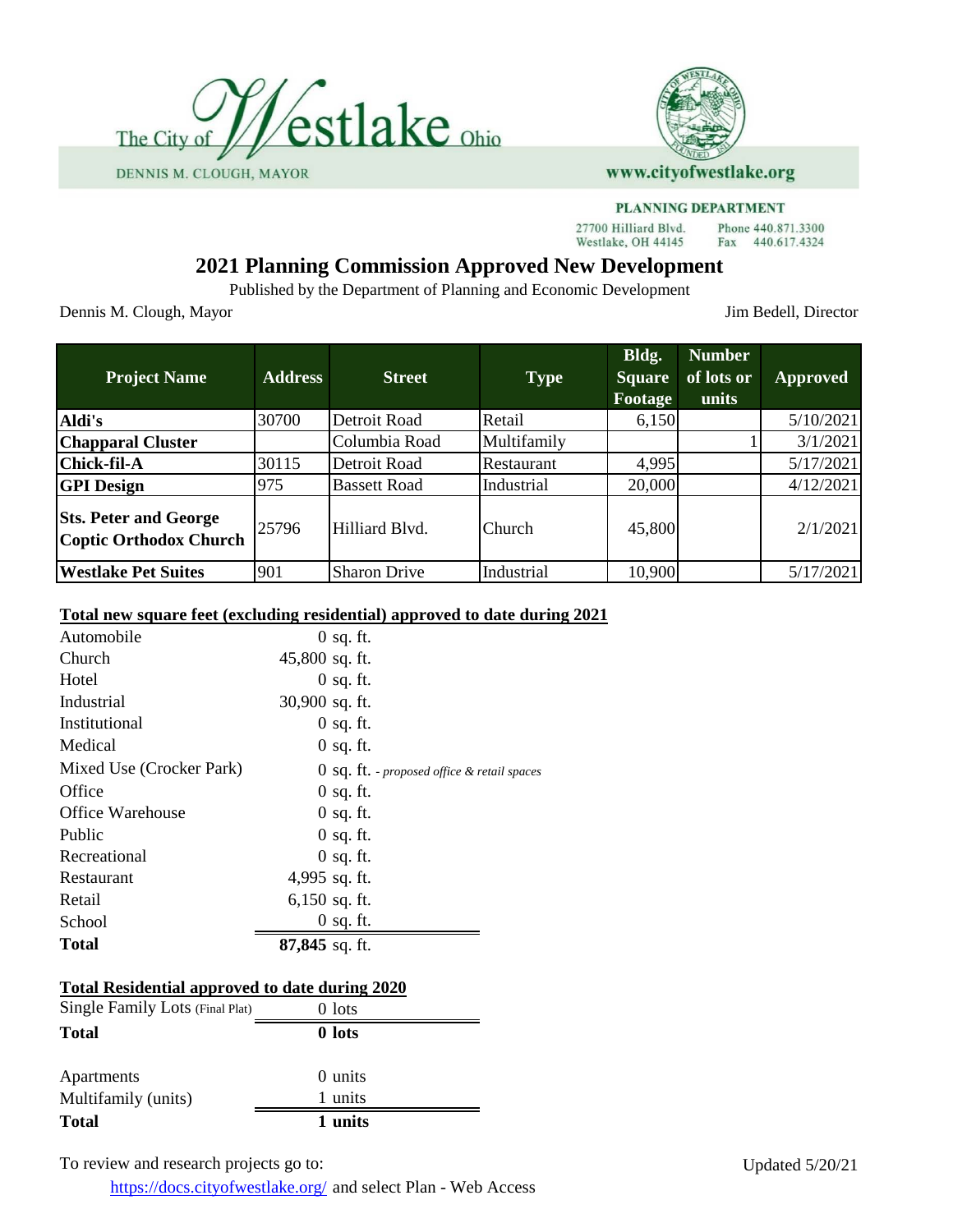



27700 Hilliard Blvd. Westlake, OH 44145

Phone 440.871.3300 Fax 440.617.4324

# **2020 Planning Commisson Approved New Development**

Published by the Department of Planning and Economic Development

Dennis M. Clough, Mayor Jim Bedell, Director

| <b>Project Name</b>                                   | <b>Address</b>  | <b>Street</b>            | <b>Type</b>          | <b>Bldg</b><br><b>Square</b><br>Footage | <b>Number</b><br>of lots or<br>units | <b>Approved</b> |
|-------------------------------------------------------|-----------------|--------------------------|----------------------|-----------------------------------------|--------------------------------------|-----------------|
| <b>Chase Bank</b>                                     | 30090           | Detroit Road             | Retail               | 3,740                                   |                                      | 9/14/2020       |
| <b>Hallberg Townhouses</b>                            | 28528           | Center Ridge Road        | Multifamily          |                                         | 12                                   | 7/6/2020        |
| <b>Mallard Cove No 4</b>                              |                 | <b>Greenview Parkway</b> | <b>Single Family</b> |                                         | 5                                    | 3/2/2020        |
| <b>Market Square - addition</b>                       | 239             | <b>Market Street</b>     | Public               | 1,450                                   |                                      | 2/3/2020        |
| <b>Padsmart</b>                                       | 801             | Crocker Road             | Office               | 1,321                                   |                                      | 12/7/2020       |
| <b>St. Paul Lutheran Church</b><br>- utility building | 27993           | Detroit Road             | Church               | 1,064                                   |                                      | 6/1/2020        |
| <b>Struers Inc. - addition</b>                        | 24776           | Detroit Road             | Office<br>Warehouse  | 20,876                                  |                                      | 1/6/2020        |
| <b>The Learning Experience</b><br>(daycare)           | 25211           | Center Ridge Road        | School               | 10,000                                  |                                      | 6/1/2020        |
| The Villas at Westin<br><b>Pointe</b>                 | 23059-<br>23159 | Center Ridge Road        | Multifamily          |                                         | 25                                   | 6/15/2020       |
| <b>West Bay Plaza Phase 2b</b>                        | 30050           | Detroit Road             | Retail               | 23,763                                  |                                      | 12/7/2020       |
| <b>Westside Christian</b><br><b>Academy</b>           | 23096           | Center Ridge Road        | School               | 4,368                                   |                                      | 6/1/2020        |

## **Total new square feet (excluding residential) approved to date during 2020**

| Automobile               | $0$ sq. ft.                                        |
|--------------------------|----------------------------------------------------|
| Church                   | $1,064$ sq. ft.                                    |
| Hotel                    | $0$ sq. ft.                                        |
| Industrial               | $0$ sq. ft.                                        |
| Institutional            | $0$ sq. ft.                                        |
| Medical                  | $0$ sq. ft.                                        |
| Mixed Use (Crocker Park) | $\theta$ Sq. It. - proposed office & retail spaces |
| Office                   | $1,321$ sq. ft.                                    |
| <b>Office Warehouse</b>  | $20,876$ sq. ft.                                   |
| Public                   | 1,450 sq. ft.                                      |
| Recreational             | $0$ sq. ft.                                        |
| Restaurant               | $0$ sq. ft.                                        |
| Retail                   | 27,503 sq. ft.                                     |
| School                   | 14,368 sq. ft.                                     |
| <b>Total</b>             | 66,582 sq. ft.                                     |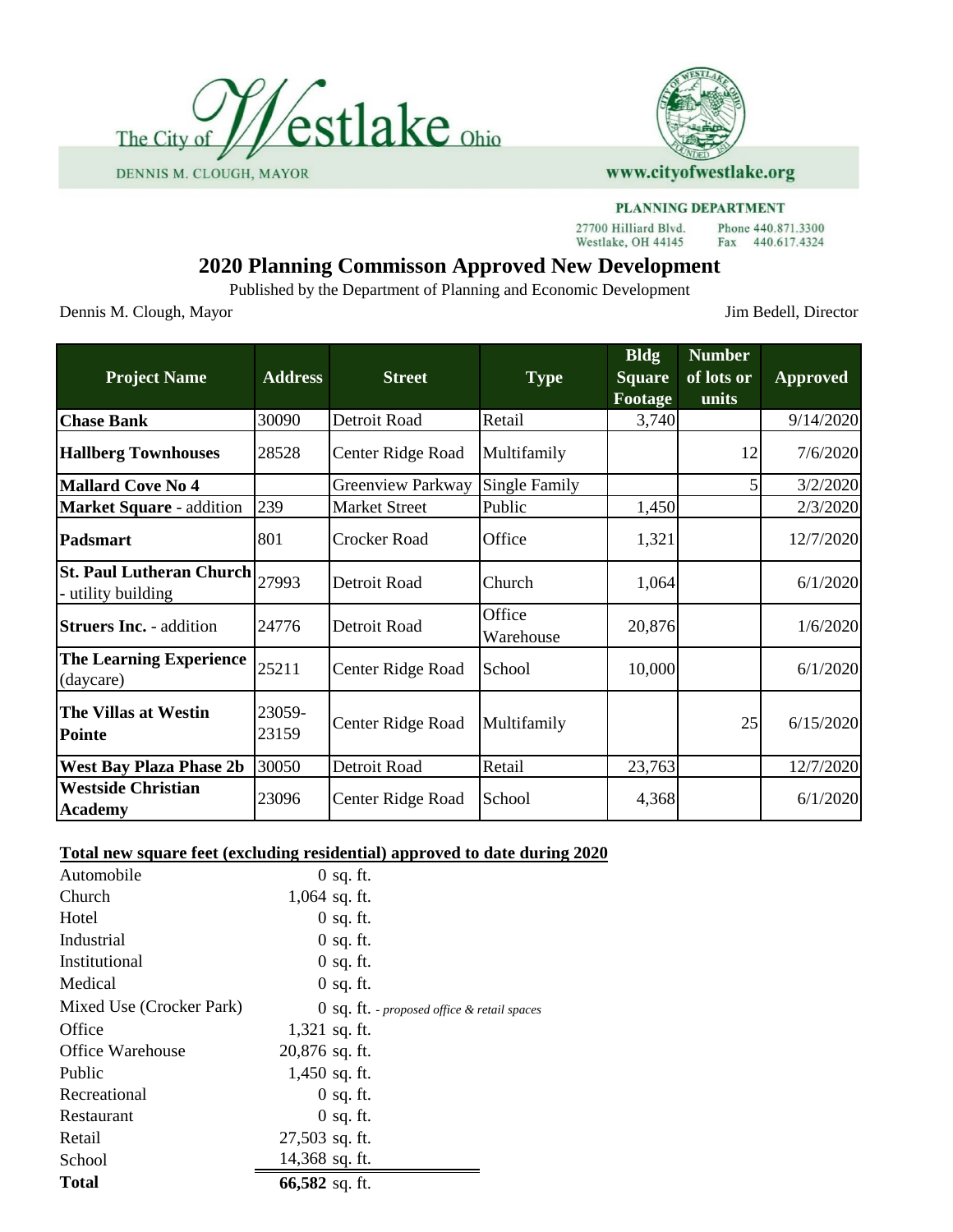## **Total Residential approved to date during 2020**

| Single Family Lots (Final Plat) | $0$ lots |
|---------------------------------|----------|
| <b>Total</b>                    | 0 lots   |
|                                 |          |
| Apartments                      | 0 units  |
| Multifamily (units)             | 37 units |
| <b>Total</b>                    | 37 units |

To review and research projects go to: Updated 12/14/20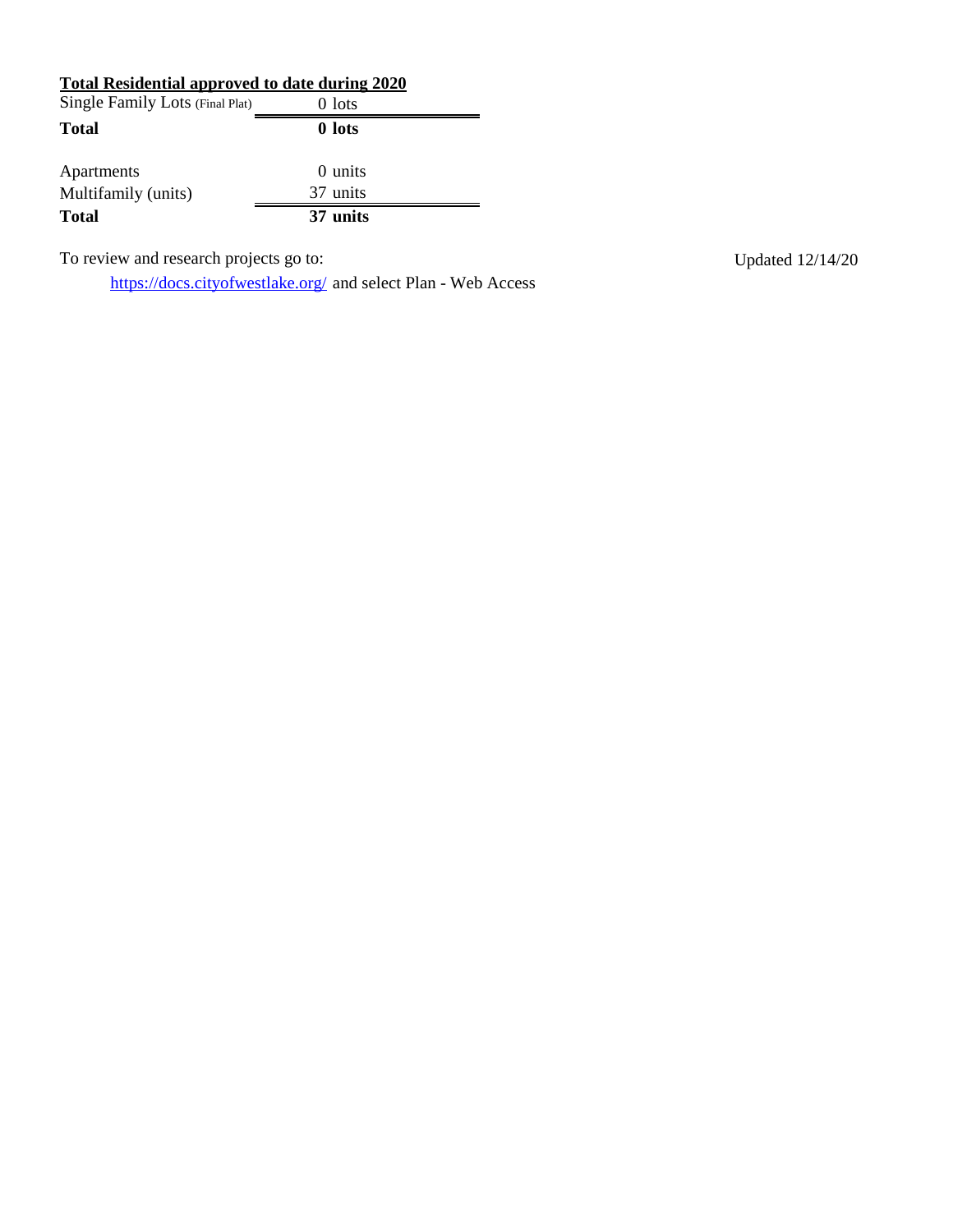



27700 Hilliard Blvd. Westlake, OH 44145

#### Phone 440.871.3300 Fax 440.617.4324

# **2019 Planning Commisson Approved New Development**

Published by the Department of Planning and Economic Development

Dennis M. Clough, Mayor Jim Bedell, Director

| <b>Project Name</b>                                           | <b>Address</b>                      | <b>Street</b>          | <b>Type</b>                  | <b>Bldg</b><br><b>Square</b><br>Footage | <b>Number</b><br>of lots or<br>units | <b>Approved</b> |
|---------------------------------------------------------------|-------------------------------------|------------------------|------------------------------|-----------------------------------------|--------------------------------------|-----------------|
| <b>Parkway Crossing</b>                                       |                                     | Westchester<br>Parkway | Multifamily                  |                                         | 144                                  | 2/11/2019       |
| <b>West Bay Plaza</b><br>(additional square footage<br>added) | 30100                               | Detroit Road           | Retail                       | 7,000                                   |                                      | 3/4/2019        |
| <b>McBride Building</b>                                       | 876 &<br>994                        | <b>Bradley</b>         | Office<br>Warehouse          | 11,556                                  |                                      | 5/13/2019       |
| <b>Charles Schwab</b>                                         | 2341                                | Crocker Road           | Office                       | 7,000                                   |                                      | 7/1/2019        |
| <b>FerrAlloy Development</b><br>Plan (addition)               | 28001                               | Ranney Parkway         | Industrial                   | 1,295                                   |                                      | 7/1/2019        |
| <b>Mallard Cove No. 3</b><br><b>Subdivision Final Plat</b>    | 30400-<br>30412,<br>30380,<br>30340 | Center Ridge Road      | <b>Single Family</b><br>Lots |                                         | 9                                    | 8/5/2019        |
| <b>Lands End South</b>                                        |                                     | Silveridge Trail ext.  | <b>Single Family</b><br>Lots |                                         | 11                                   | 10/7/2019       |
| <b>Mills Pointe Development</b><br>Plan                       | 31488                               | Center Ridge Road      | Multifamily                  |                                         | 16                                   | 11/11/2019      |
| The Residence at the<br><b>Reserve Townhomes</b>              | 30412,<br>30380 &<br>30304          | Center Ridge Road      | Multifamily                  |                                         | 18                                   | 11/11/2019      |
| <b>Westlake Seventh Day</b><br><b>Adventist Church</b>        | 2335                                | Columbia Rd.           | Church                       | 400                                     |                                      | 12/2/2019       |

#### **Total new square feet (excluding residential) approved to date during 2019**

| Automobile               | $0$ sq. ft.                                   |
|--------------------------|-----------------------------------------------|
| Church                   | $400$ sq. ft.                                 |
| Hotel                    | $0$ sq. ft.                                   |
| Industrial               | $1,295$ sq. ft.                               |
| Institutional            | $0$ sq. ft.                                   |
| Medical                  | $0$ sq. ft.                                   |
| Mixed Use (Crocker Park) | $0$ Sq. It. - proposed office & retail spaces |
| Office                   | $7,000$ sq. ft.                               |
| <b>Office Warehouse</b>  | $11,556$ sq. ft.                              |
| Public                   | $0$ sq. ft.                                   |
| Recreational             | $0$ sq. ft.                                   |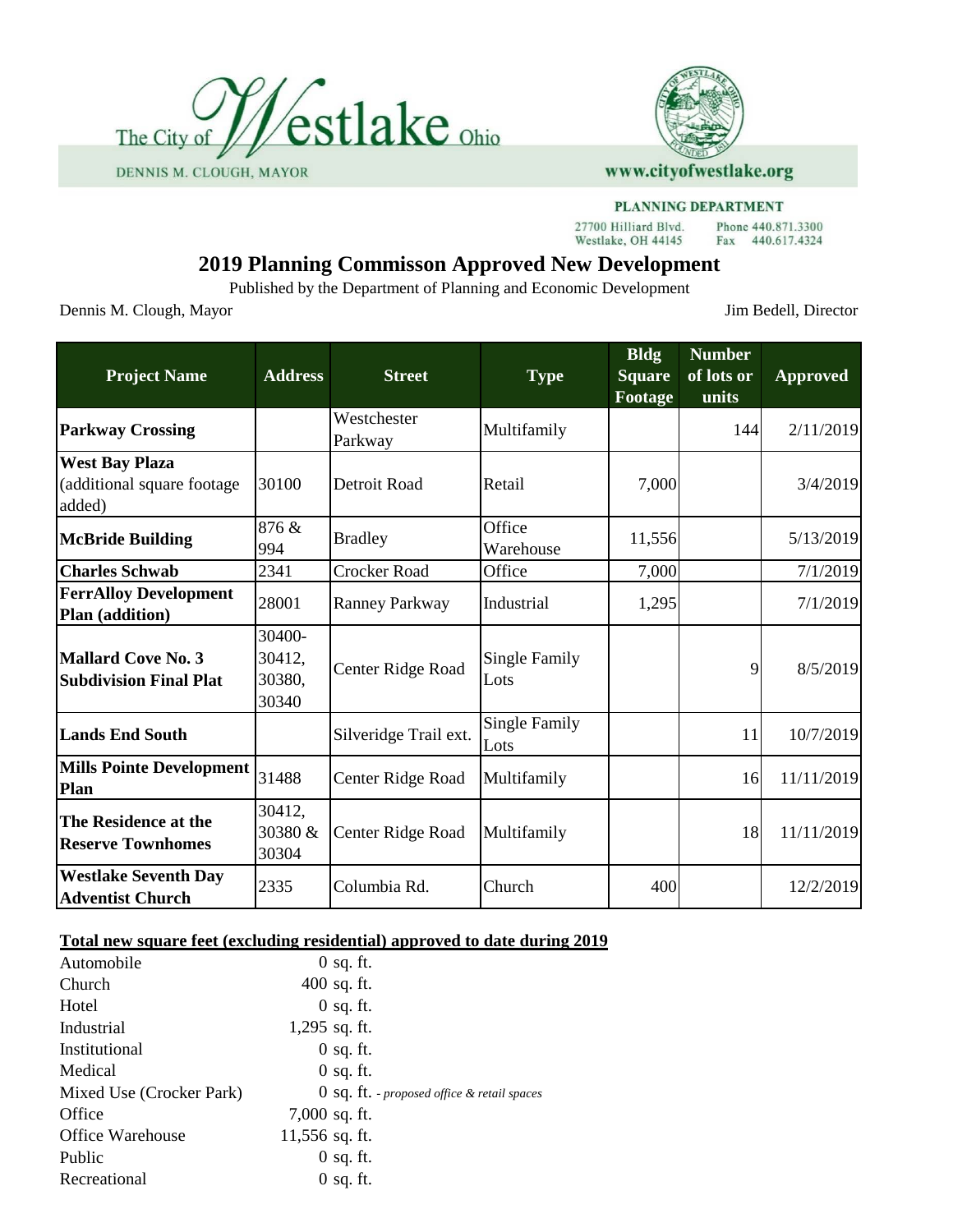| Restaurant | $0$ sq. ft.      |
|------------|------------------|
| Retail     | $7,000$ sq. ft.  |
| School     | $0$ sq. ft.      |
| Total      | $27,251$ sq. ft. |

| <b>Total Residential approved to date during 2019</b> |           |  |  |  |
|-------------------------------------------------------|-----------|--|--|--|
| Single Family Lots (Final Plat)                       | 20 lots   |  |  |  |
| <b>Total</b>                                          | 20 lots   |  |  |  |
| Apartments                                            | 0 units   |  |  |  |
| Multifamily (units)                                   | 178 units |  |  |  |

**Total 178 units**

To review and research projects go to: Updated 12/3/19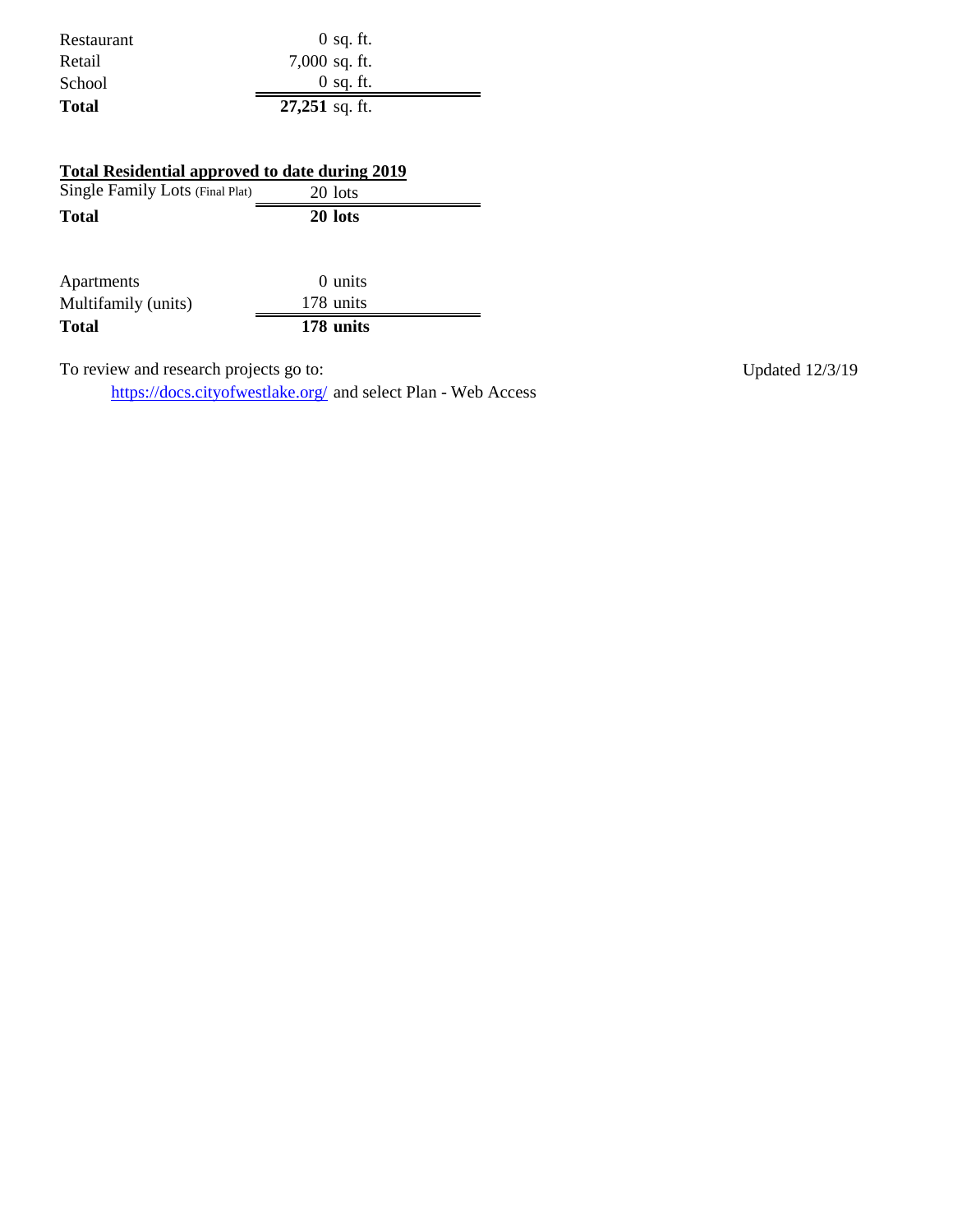



#### PLANNING DEPARTMENT

27700 Hilliard Blvd. Westlake, OH 44145

Phone 440.871.3300 Fax 440.617.4324

# **2018 Planning Commisson Approved New Development**

Published by the Department of Planning and Economic Development

Dennis M. Clough, Mayor Jim Bedell, Director

| <b>Project Name</b>                                                          | <b>Address</b>                        | <b>Street</b>                          | <b>Type</b>                  | <b>Bldg</b><br><b>Square</b><br>Footage | <b>Number</b><br>of lots or<br>units | <b>Approved</b> |
|------------------------------------------------------------------------------|---------------------------------------|----------------------------------------|------------------------------|-----------------------------------------|--------------------------------------|-----------------|
| <b>Canterbury Commons</b>                                                    |                                       | Detroit &<br>Canterbury                | Retail                       | 52,800                                  |                                      | 7/2/2018        |
| Convergent                                                                   | 1                                     | <b>Equity Way</b>                      | Office                       | 58,342                                  |                                      | 11/12/2018      |
| <b>Crocker Woods Cluster</b>                                                 |                                       | <b>Crocker Road</b>                    | Multifamily                  |                                         | 49                                   | 11/12/2018      |
| <b>Cuyahoga Community</b><br><b>College</b>                                  | 31001                                 | Clemens                                | School                       | 81,961                                  |                                      | 1/8/2018        |
| <b>Estates 8</b>                                                             | 29278 &<br>29300                      | Schwartz & ext. of<br>Hampshire        | <b>Single Family</b><br>Lots |                                         | 9                                    | 3/5/2018        |
| <b>First Federal of</b><br>Lakewood - entrance                               | 24441-<br>24481                       | Detroit Rd.                            | Office                       | 135                                     |                                      | 7/2/2018        |
| <b>Hilliard Court Extension</b><br><b>Subdivision</b>                        | 3375 &<br>3399                        | Bradley Rd. &<br><b>Hilliard Court</b> | <b>Single Family</b><br>Lots |                                         | 6                                    | 3/5/2018        |
| <b>Hurst Headquarters</b>                                                    | 26185                                 | Center Ridge Road                      | Office                       | 3,000                                   |                                      | 11/12/2018      |
| Life Storage #19                                                             | 24560                                 | <b>Sperry Drive</b>                    | Industrial                   | 26,000                                  |                                      | 12/3/2018       |
| <b>Mitchell's Homemade Ice</b><br><b>Cream</b>                               | 27155                                 | Detroit Road                           | Restaurant                   | 3,137                                   |                                      | 12/3/2018       |
| <b>Phillips Syrup</b>                                                        | 28025                                 | <b>Ranney Parkway</b>                  | Industrial                   | 2,520                                   |                                      | 10/1/2018       |
| <b>Richland Communities</b><br><b>Headquarters Office</b><br><b>Building</b> | 901                                   | <b>Sharon Drive</b>                    | Office                       | 14,209                                  |                                      | 7/2/2018        |
| <b>Security Self Storage</b><br><b>Phase II</b>                              | 1099                                  | <b>Bradley Road</b>                    | Industrial                   | 49,900                                  |                                      | 12/3/2018       |
| <b>Westhampton at Crocker</b><br>Park - Phase 2C                             | $2-3, 5-6,$<br>9-11, 14,<br>17-19, 22 | Ashbourne                              | Multifamily                  |                                         | 12                                   | 1/8/2018        |
| <b>Westside Christian</b><br><b>Academy</b>                                  | 23096                                 | Center Ridge Road                      | School                       | 3,119                                   |                                      | 11/12/2018      |
| <b>Westlake Community</b><br><b>Services Center</b>                          | 28955                                 | Hilliard Blvd.                         | Public                       | 25,500                                  |                                      | 11/12/2018      |
| <b>William Bennett DDS -</b><br>addition                                     | 27748                                 | Center Ridge                           | Medical                      | 3,046                                   |                                      | 8/6/2018        |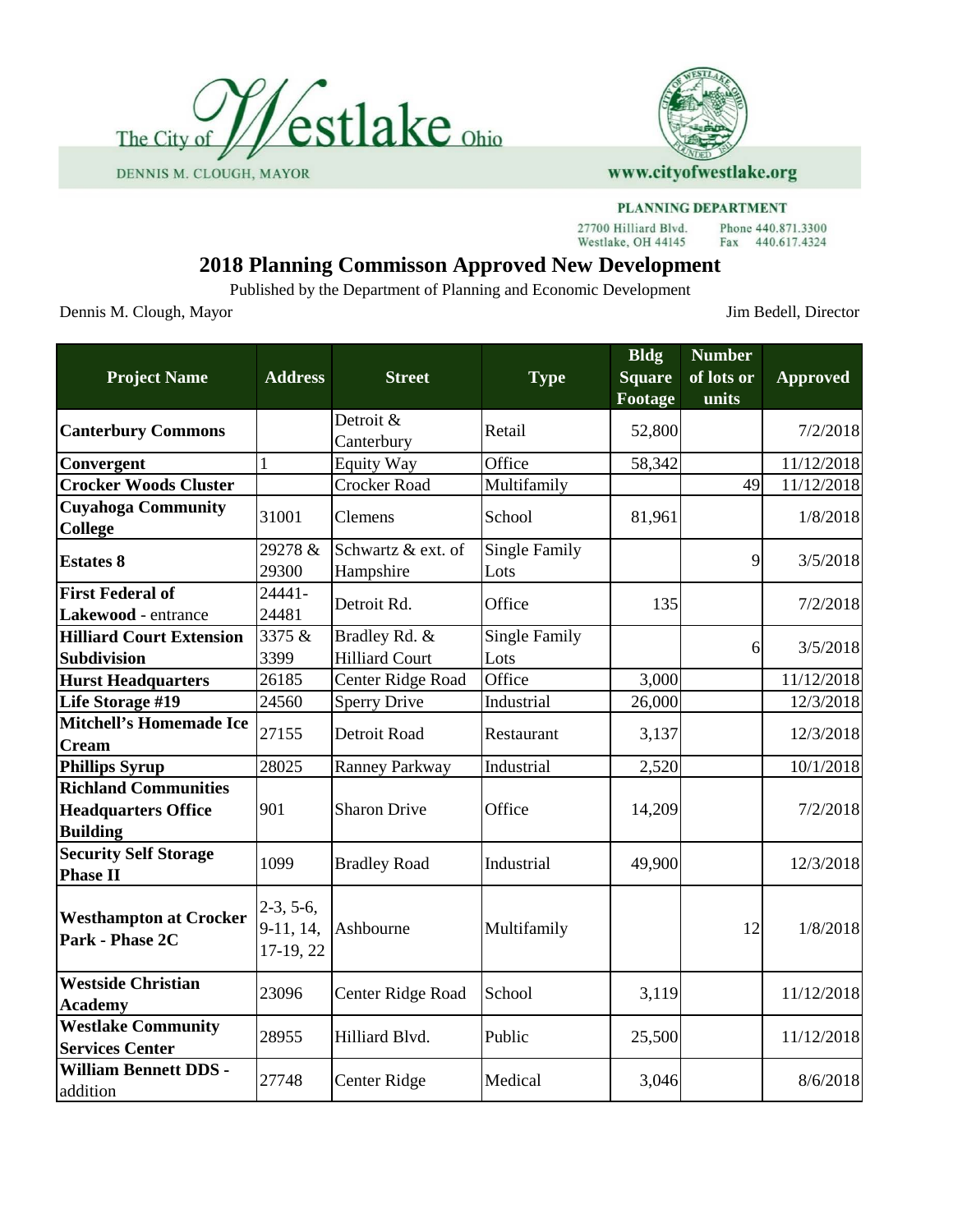## **Total new square feet (excluding residential) approved to date during 2018**

| Automobile               | $0$ sq. ft.                                        |
|--------------------------|----------------------------------------------------|
| Church                   | $0$ sq. ft.                                        |
| Hotel                    | $0$ sq. ft.                                        |
| Industrial               | 78,420 sq. ft.                                     |
| Institutional            | $0$ sq. ft.                                        |
| Medical                  | $3,046$ sq. ft.                                    |
| Mixed Use (Crocker Park) | $\theta$ sq. It. - proposed office & retail spaces |
| Office                   | 75,686 sq. ft.                                     |
| <b>Office Warehouse</b>  | $0$ sq. ft.                                        |
| Public                   | 25,500 sq. ft.                                     |
| Recreational             | $0$ sq. ft.                                        |
| Restaurant               | $3,137$ sq. ft.                                    |
| Retail                   | 52,800 sq. ft.                                     |
| School                   | 85,080 sq. ft.                                     |
| Total                    | 323,669 sq. ft.                                    |

## **Total Residential approved to date during 2018**

| Single Family Lots (Final Plat) | 15 lots |
|---------------------------------|---------|
| <b>Total</b>                    | 15 lots |
|                                 |         |

| Apartments          | 0 units  |  |
|---------------------|----------|--|
| Multifamily (units) | 61 units |  |
| <b>Total</b>        | 61 units |  |

To review and research projects go to: Updated 1/15/19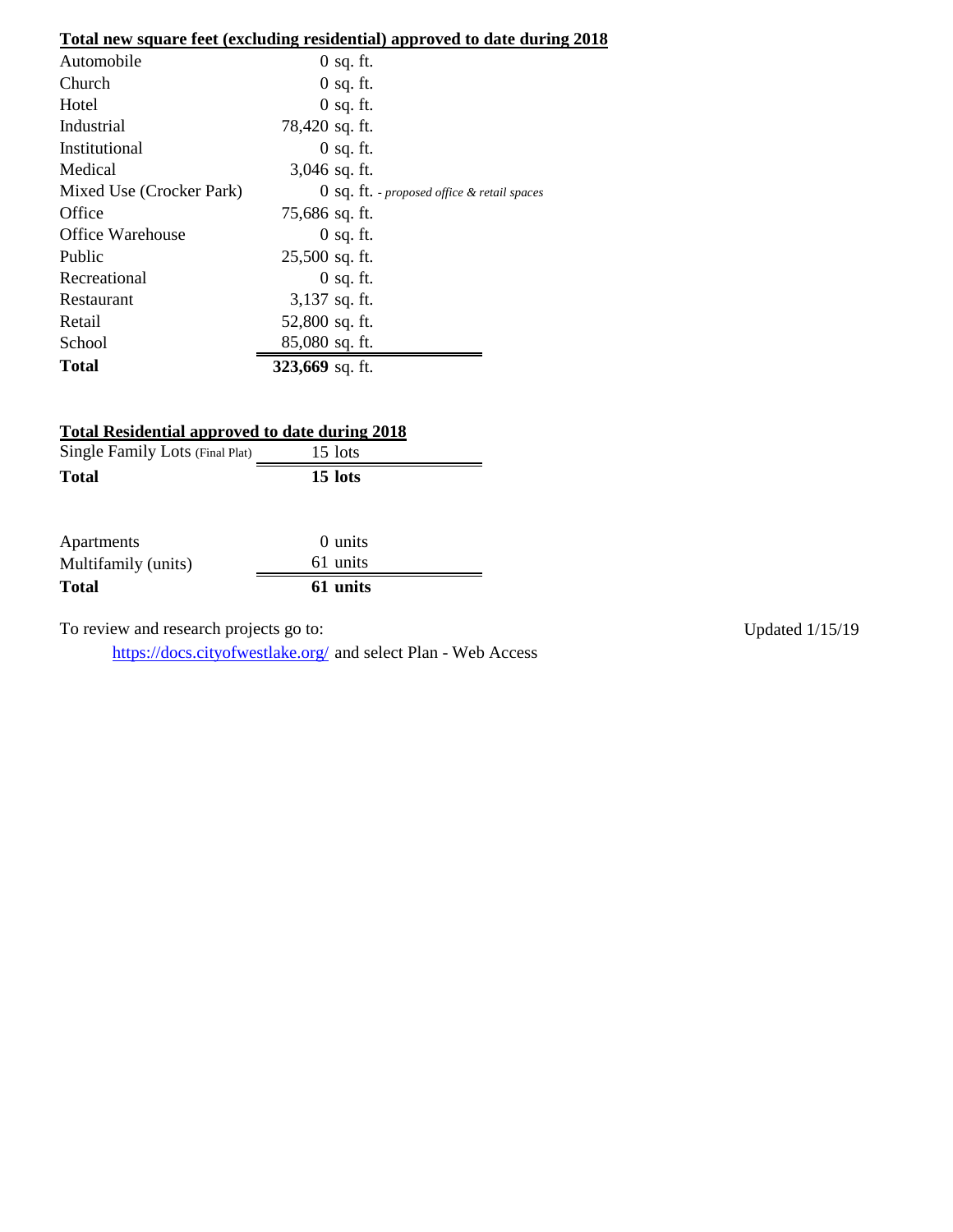



#### PLANNING DEPARTMENT

27700 Hilliard Blvd. Westlake, OH 44145

Phone 440.871.3300 Fax 440.617.4324

# **2017 Planning Commisson Approved New Development**

Published by the Department of Planning and Economic Development

Dennis M. Clough, Mayor Jim Bedell, Director

| <b>Project Name</b>                                                      | <b>Address</b> | <b>Street</b>         | <b>Type</b>                  | <b>Bldg</b><br><b>Square</b><br>Footage | <b>Number</b><br>of lots or<br>units | <b>Approved</b> |
|--------------------------------------------------------------------------|----------------|-----------------------|------------------------------|-----------------------------------------|--------------------------------------|-----------------|
| <b>Kerrington Estates 2</b>                                              | 25763          | Laura Ln.             | <b>Single Family</b><br>Lots |                                         |                                      | 5/1/2017        |
| Q Lab                                                                    | 800            | Canterbury            | Industrial                   | 12,950                                  |                                      | 2/6/2017        |
| <b>Security Self Storage</b>                                             | 1099           | <b>Bradley Road</b>   | Industrial                   | 49,900                                  |                                      | 5/1/2017        |
| <b>Starbucks</b>                                                         | 30225          | Detroit Road          | Retail                       | 1,833                                   |                                      | 1/9/2017        |
| The Residences at<br><b>Canterbury Manor</b><br><b>Subdivision No. 1</b> |                | Center Ridge Road     | Multifamily                  |                                         |                                      | 2/6/2017        |
| <b>TRG</b>                                                               | 31390          | <b>Viking Parkway</b> | Industrial                   | 2,200                                   |                                      | 12/4/2017       |
| <b>West Bay Plaza</b><br>(redevelopment of existing plaza)               | 30010          | Detroit Road          | Retail                       | 154,209                                 |                                      | 4/3/2017        |
| <b>Westlake Elementary</b><br>School (PK-4)                              | 27555          | Center Ridge Road     | School                       | 152,000                                 |                                      | 8/7/2017        |

## **Total new square feet (excluding residential) approved to date during 2017**

| Retail<br>School | $156,042$ sq. ft.<br>$152,000$ sq. ft. |  |
|------------------|----------------------------------------|--|
| Total            | $373,092$ sq. ft.                      |  |

## **Total Residential approved to date during 2017**

| Single Family Lots (Final Plat) | 7 lots  |
|---------------------------------|---------|
| <b>Total</b>                    | 7 lots  |
| Multifamily (units)             | 3 units |
| <b>Total</b>                    | 3 units |

To review and research projects go to: Updated 12/12/17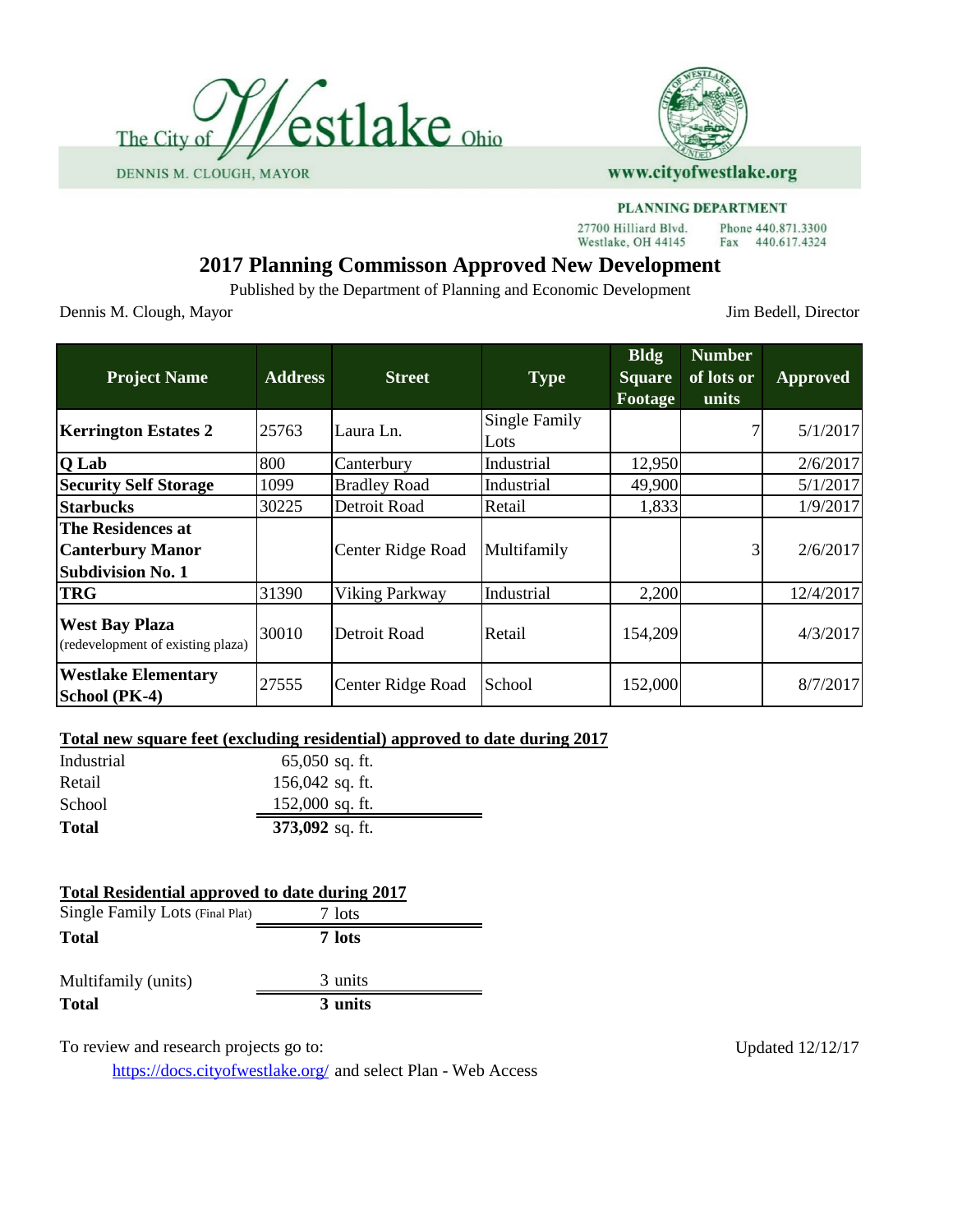



#### PLANNING DEPARTMENT

27700 Hilliard Blvd. Westlake, OH 44145

Phone 440.871.3300 Fax 440.617.4324

# **2016 Planning Commisson Approved New Development**

Published by the Department of Planning and Economic Development

Dennis M. Clough, Mayor Jim Bedell, Director

| <b>Project Name</b>             | <b>Address</b> | <b>Street</b>                            | <b>Type</b>           | <b>Bldg</b><br><b>Square</b><br><b>Footage</b> | <b>Number</b><br>of lots or<br>units | <b>Approved</b> |
|---------------------------------|----------------|------------------------------------------|-----------------------|------------------------------------------------|--------------------------------------|-----------------|
| <b>AutoNation Ford</b>          | 23775          | Center Ridge Road                        | Automobile            | 4,772                                          |                                      | 1/4/2016        |
| <b>Center Ridge Townhomes</b>   | 31213          | Center Ridge Road                        | Multifamily           |                                                | 18                                   | 10/3/2016       |
| <b>First National Bank</b>      | 30105          | Detroit Road                             | Retail                | 3,524                                          |                                      | 9/12/2016       |
| <b>Hyland Software</b>          | 28105          | <b>Clemens Road</b>                      | Office<br>Warehouse   | 70,412                                         |                                      | 9/12/2016       |
| <b>Kerrington Estates 2</b>     |                | Danielle Dr. & Laura<br>Ln. - extensions | Single Family<br>Lots |                                                |                                      | 12/5/2016       |
| <b>Lutheran Home</b>            | 2116           | Dover Center Road                        | Multifamily           |                                                | 80                                   | 10/3/2016       |
| <b>Primrose of Westlake</b>     | 25060          | Center Ridge Road                        | School                | 12,260                                         |                                      | 8/1/2016        |
| <b>TRG</b>                      | 31390          | Viking Parkway                           | Industrial            | 2200                                           |                                      | 3/7/2016        |
| <b>Westlake Assisted Living</b> | 26742          | Center Ridge Road                        | Institutional         | 88,240                                         |                                      | 8/1/2016        |
| <b>Youth Challenge</b>          | 800            | <b>Sharon Drive</b>                      | Industrial            | 3,450                                          |                                      | 1/4/2016        |

## **Total new square feet (excluding residential) approved to date during 2016**

| Automobile               | 4,772 sq. ft.                                 |
|--------------------------|-----------------------------------------------|
| <b>Church</b>            | $0$ sq. ft.                                   |
| Hotel                    | $0$ sq. ft.                                   |
| Industrial               | $5,650$ sq. ft.                               |
| Institutional            | 88,240 sq. ft.                                |
| Medical                  | $0$ sq. ft.                                   |
| Mixed Use (Crocker Park) | $0$ sq. It. - proposed office & retail spaces |
| Office                   | $0$ sq. ft.                                   |
| <b>Office Warehouse</b>  | 70,412 sq. ft.                                |
| Public                   | $0$ sq. ft.                                   |
| Recreational             | $0$ sq. ft.                                   |
| Restaurant               | $0$ sq. ft.                                   |
| Retail                   | $3,524$ sq. ft.                               |
| School                   | $12,260$ sq. ft.                              |
| <b>Total</b>             | 184,858 sq. ft.                               |

## **Total Residential approved to date during 2016**

| Single Family Lots (Final Plat) | 5 lots |
|---------------------------------|--------|
| <b>Total</b>                    | 5 lots |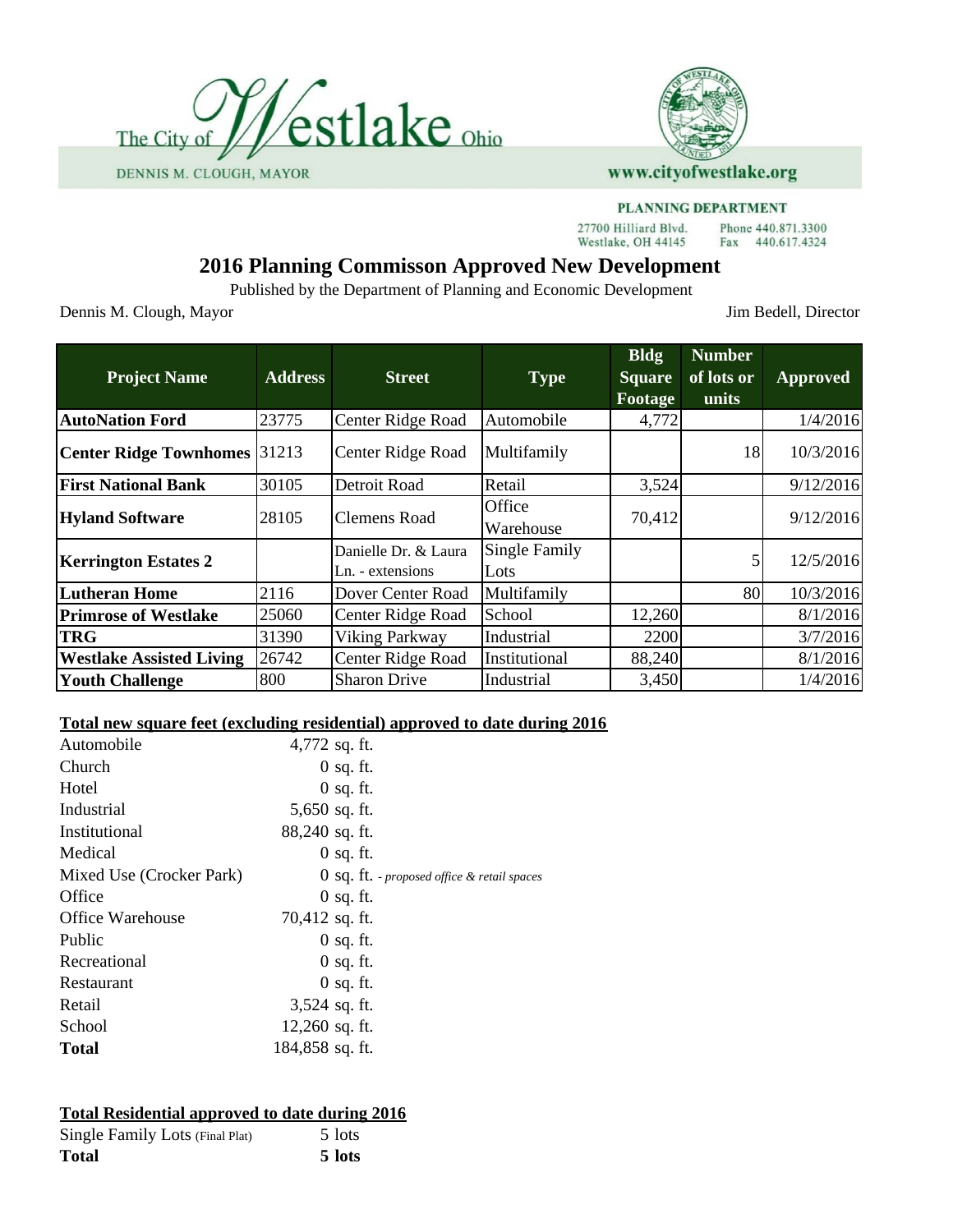| <b>Total</b>        | 98 units |
|---------------------|----------|
| Multifamily (units) | 98 units |
| Apartments          | 0 units  |

To review and research projects go to: https://docs.cityofwestlake.org/ and select Plan - Web Access

Updated 12/8/16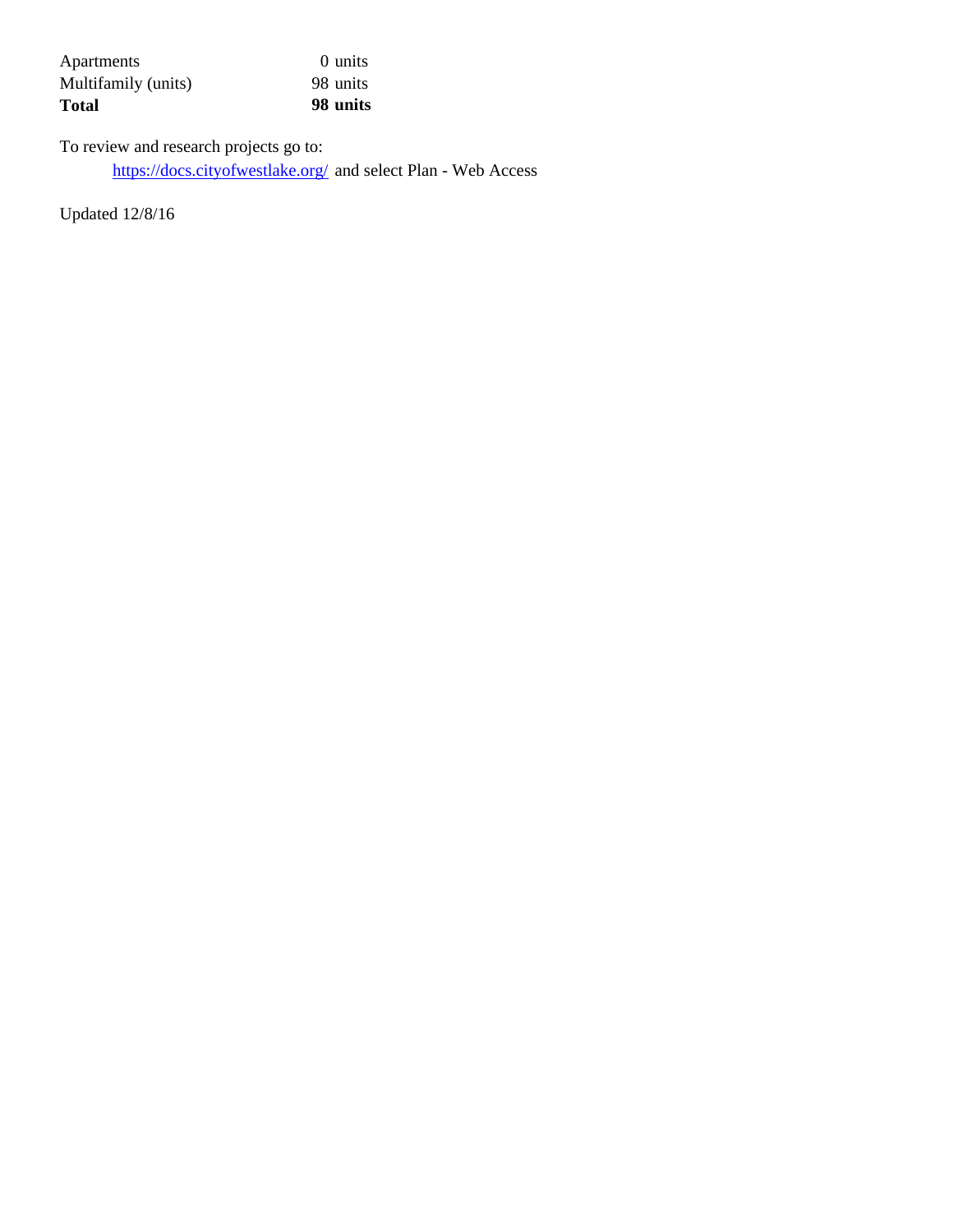



27700 Hilliard Blvd. Westlake, OH 44145

# **2015 Planning Commisson Approved New Development**

Published by the Department of Planning and Economic Development

Dennis M. Clough, Mayor Jim Bedell, Director

Phone 440.871.3300

Fax 440.617.4324

| <b>Project Name</b>                             | <b>Address</b> | <b>Street</b>         | <b>Type</b>           | <b>Bldg</b><br><b>Square</b><br>Footage | <b>Number</b><br>of lots or<br>units | <b>Approved</b> |
|-------------------------------------------------|----------------|-----------------------|-----------------------|-----------------------------------------|--------------------------------------|-----------------|
| <b>Bur Oak Phase II</b>                         |                | <b>Bur Oak Drive</b>  | Single Family<br>Lots |                                         | 15                                   | 9/14/2015       |
| <b>Crocker Park HNW</b>                         | 191            | American Blvd         | Mixed Use             | 89,300                                  |                                      | 6/1/2015        |
| <b>Crocker Professionals</b><br><b>Building</b> | 4350           | <b>Crocker Road</b>   | Office                | 21,500                                  |                                      | 11/9/2015       |
| <b>Goddard School</b>                           | 30502          | Center Ridge Road     | School                | 7,550                                   |                                      | 4/6/2015        |
| Mallard Cove                                    |                | <b>Mallard Cove</b>   | Single Family<br>Lots |                                         | 3                                    | 6/1/2015        |
| <b>Mitchell's Tavern</b>                        | 24282          | Center Ridge Road     | Restaurant            | 3,348                                   |                                      | 7/6/2015        |
| <b>Reserve at Fox Run</b>                       |                | Fox Run               | Single Family<br>Lots |                                         | 14                                   | 7/6/2015        |
| <b>Rhino Holdings Group</b>                     |                | <b>Viking Parkway</b> | Industrial            | 20,888                                  |                                      | 7/6/2015        |
| <b>Rosewood Grill</b>                           | 2033           | Crocker Road          | Restaurant            | 1,128                                   |                                      | 1/12/2015       |
| <b>Westlake Dental Associates 25575</b>         |                | Center Ridge Road     | Medical               | 60                                      |                                      | 6/1/2015        |

#### **Total new square feet (excluding residential) approved to date during 2015**

| Automobile               | $0$ sq. ft.                                      |
|--------------------------|--------------------------------------------------|
| Church                   | $0$ sq. ft.                                      |
| Hotel                    | $0$ sq. ft.                                      |
| Industrial               | 20,888 sq. ft.                                   |
| Institutional            | $0$ sq. ft.                                      |
| Medical                  | $60$ sq. ft.                                     |
| Mixed Use (Crocker Park) | 89,300 sq. ft. - proposed office & retail spaces |
| Office                   | $21,500$ sq. ft.                                 |
| Office Warehouse         | $0$ sq. ft.                                      |
| Public                   | $0$ sq. ft.                                      |
| Recreational             | $0$ sq. ft.                                      |
| Restaurant               | 4,476 sq. ft.                                    |
| Retail                   | $0$ sq. ft.                                      |
| School                   | 7,550 sq. ft.                                    |
| <b>Total</b>             | 143,774 sq. ft.                                  |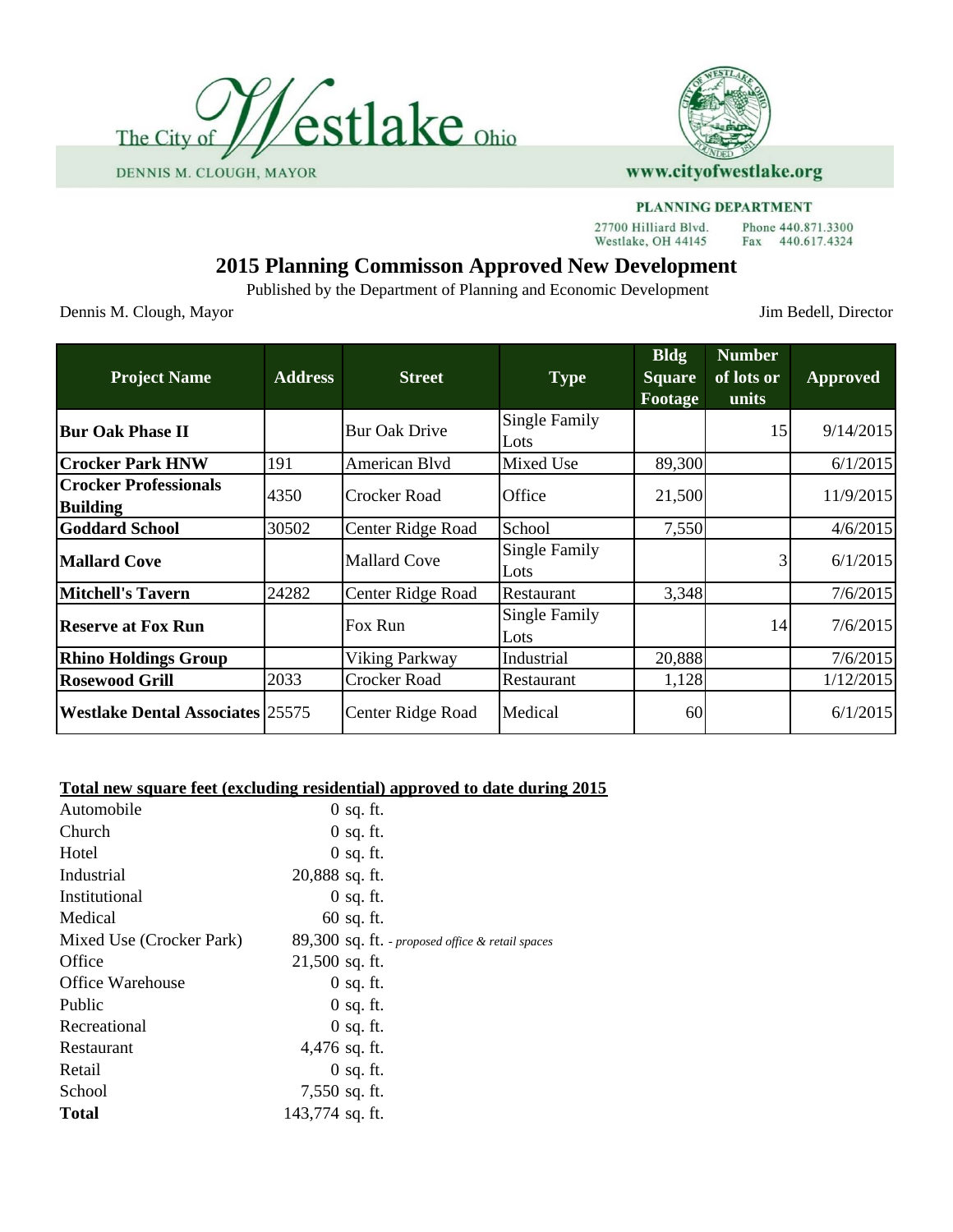| Total Residential approved to date during 2015 |           |
|------------------------------------------------|-----------|
| Single Family Lots (Final Pla                  | 32 lots   |
| Total                                          | 32 lots   |
| Apartments                                     | 0 units   |
| Multifamily (units)                            | $0$ units |
| Total                                          | 0 units   |

To review and research projects go to:

https://docs.cityofwestlake.org/ and select Plan - Web Access

Updated 3/4/16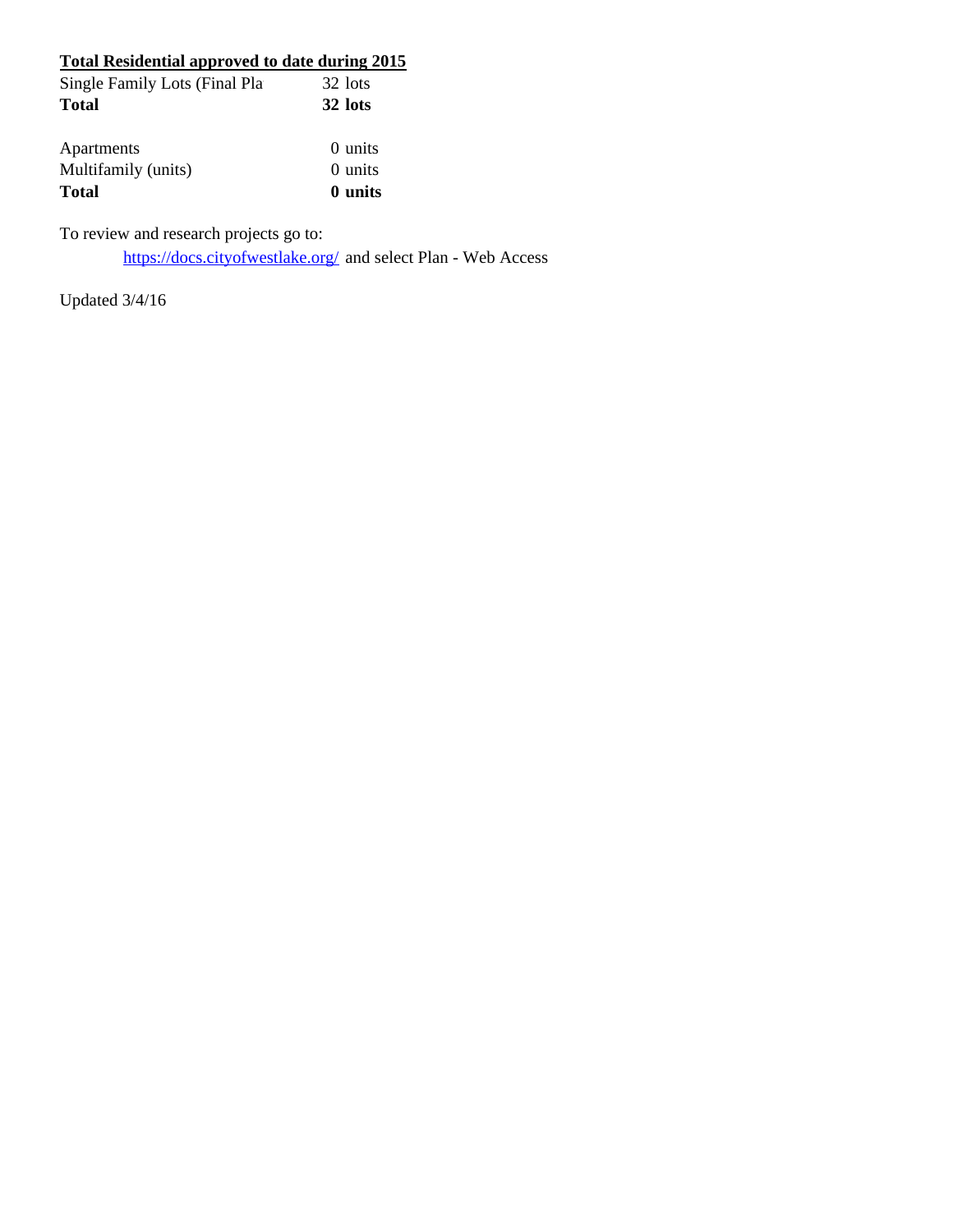



#### PLANNING DEPARTMENT Phone 440.871.3300

27700 Hilliard Blvd. Westlake, OH 44145

# **2014 Planning Commisson Approved New Development**

Published by the Department of Planning and Economic Development

Dennis M. Clough, Mayor **Dennis M. Clough, Mayor** 

Fax 440.617.4324

| <b>Project Name</b>                                                                | <b>Address</b>  | <b>Street</b>                 | <b>Type</b>               | <b>Bldg</b><br><b>Square</b><br><b>Footage</b> | <b>Number of</b><br>lots or<br>units | <b>Approved</b> |
|------------------------------------------------------------------------------------|-----------------|-------------------------------|---------------------------|------------------------------------------------|--------------------------------------|-----------------|
| <b>Crocker Park G Block</b>                                                        |                 | <b>Main Street</b>            | Retail                    | 102,140                                        |                                      | 3/3/2014        |
| <b>Crocker Park G Block</b>                                                        |                 | <b>Main Street</b>            | Apartmemts                |                                                | 316                                  | 3/3/2014        |
| <b>Holiday Inn Express</b>                                                         |                 | <b>Clemens Road</b>           | Hotel                     | 64,982                                         |                                      | 4/7/2014        |
| <b>Westlake Service Garage</b>                                                     |                 |                               |                           |                                                |                                      |                 |
| Salt Storage Barn                                                                  | 741             | <b>Bassett Road</b>           | Public                    | 6,400                                          |                                      | 4/7/2014        |
| (replacement)                                                                      |                 |                               |                           |                                                |                                      |                 |
| <b>Kings Tree Apartments *</b>                                                     | 25776           | Center Ridge Road             | Apartmemts                |                                                | 18                                   | 6/2/2014        |
| <b>Security Self Storage</b>                                                       | 1099            | <b>Bradley Road</b>           | Industrial                | 25,857                                         |                                      | 6/2/2014        |
| <b>Uncle Bob's Self Storage</b>                                                    | 24940           | Detroit Road                  | Industrial                | 29,700                                         |                                      | 6/2/2014        |
| <b>Madison Eye Care</b>                                                            | 26843-<br>26927 | <b>Detroit Road</b>           | Office                    | 11,246                                         |                                      | 6/2/2014        |
| <b>Nick Mayer Lincoln</b>                                                          | 24400           | Center Ridge Road             | Automobile                | 6,950                                          |                                      | 7/7/2014        |
| Montessori Children's<br>School - greenhouse                                       | 28370           | <b>Bassett Road</b>           | School                    | 485                                            |                                      | 7/7/2014        |
| <b>Livingston Villas</b>                                                           |                 | Crocker Road                  | Institutional             | 70,700                                         |                                      | 8/4/2014        |
| <b>Hyatt Place</b>                                                                 |                 | <b>Crocker Park</b>           | Hotel                     | 68,865                                         |                                      | 9/8/2014        |
| Westlake Civic Space @<br><b>Crocker Park: Westlake</b><br>Commons & Market Square |                 | <b>Vine Street</b>            | Public                    | 13,290                                         |                                      | 9/8/2014        |
| <b>Westlake Service Garage</b><br>Tippiping Pad & Covered<br><b>Building</b>       | 741             | <b>Bassett Road</b>           | Public                    | 8,600                                          |                                      | 10/6/2014       |
| <b>Crocker Park KSE-II Building</b>                                                |                 | <b>Union Street</b>           | Retail                    | 26,206                                         |                                      | 10/6/2014       |
| <b>Lake Forest V</b>                                                               |                 | Rocky Ridge & Turtle<br>Creek | <b>Single Family Lots</b> |                                                | 34                                   | 11/10/2014      |
| <b>Bur Oak Phase II</b>                                                            |                 | <b>Bur Oak Drive</b>          | Single Family Lots        |                                                | 15                                   | 11/10/2014      |
| <b>Mallard Cove Extension</b>                                                      |                 | <b>Mallard Cove</b>           | <b>Single Family Lots</b> |                                                | 3                                    | 12/1/2014       |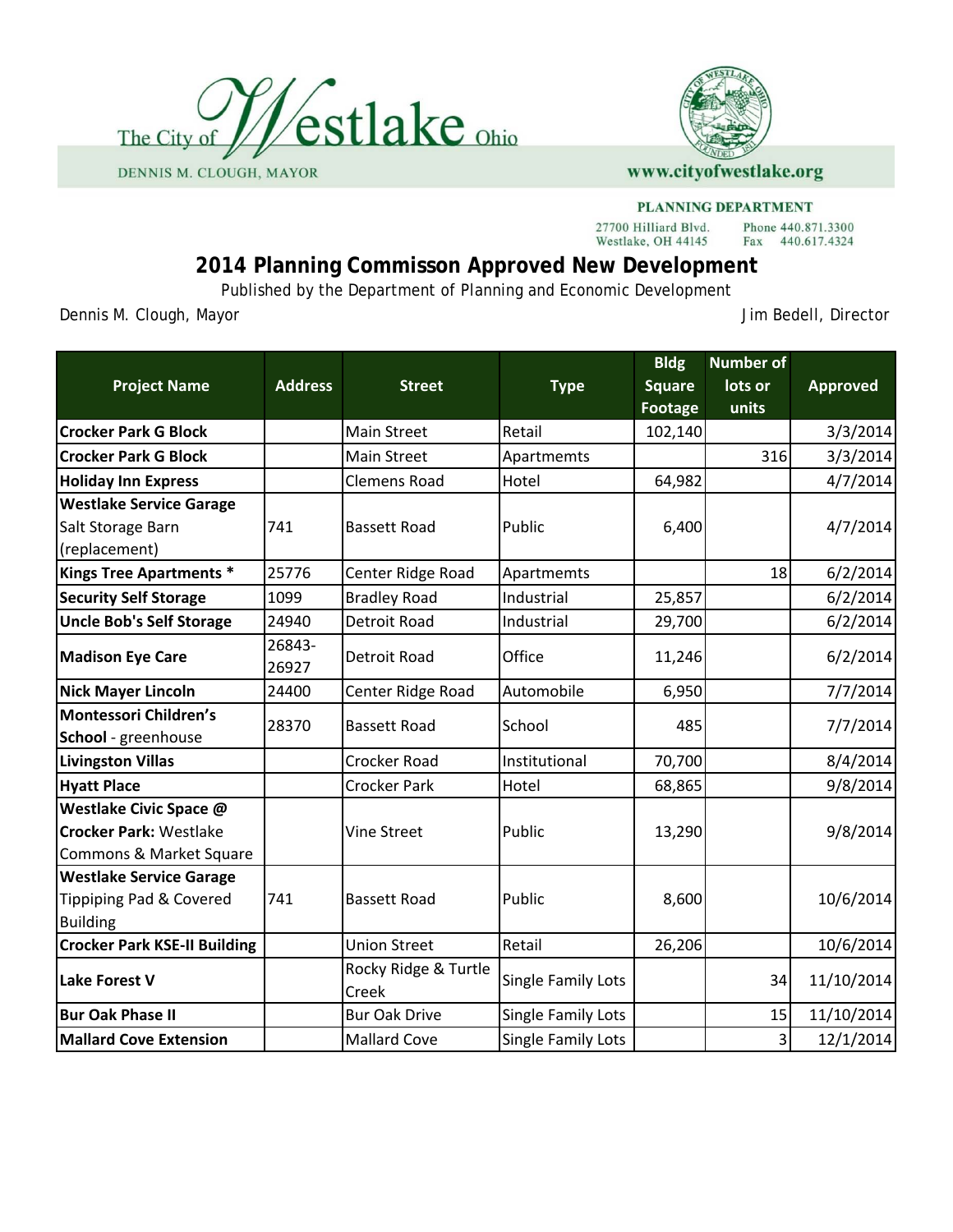## **Total new square feet (excluding residential) approved to date during 2014**

| Automobile       | 6,950 sq. ft.   |
|------------------|-----------------|
| Church           | $0$ sq. ft.     |
| Hotel            | 133,847 sq. ft. |
| Industrial       | 55,557 sq. ft.  |
| Institutional    | 70,700 sq. ft.  |
| Medical          | $0$ sq. ft.     |
| Office           | 11,246 sq. ft.  |
| Office Warehouse | $0$ sq. ft.     |
| Public           | 28,290 sq. ft.  |
| Recreational     | $0$ sq. ft.     |
| Restaurant       | $0$ sq. ft.     |
| Retail           | 128,346 sq. ft. |
| School           | 485 sq. ft.     |
| Total            | 435,421 sq. ft. |

## **Total Residential approved to date during 2014**

| Single Family Lots (Final Plat) | 52 lots   |
|---------------------------------|-----------|
| <b>Total</b>                    | lots      |
|                                 |           |
| Apartments                      | 334 units |
| Multifamily (units)             | units     |
| <b>Total</b>                    | units     |

\*Kings Tree was revised from 2012 approved plans

To review and research projects go to:

https://docs.cityofwestlake.org/ and select Plan - Web Access

Updated 1/20/15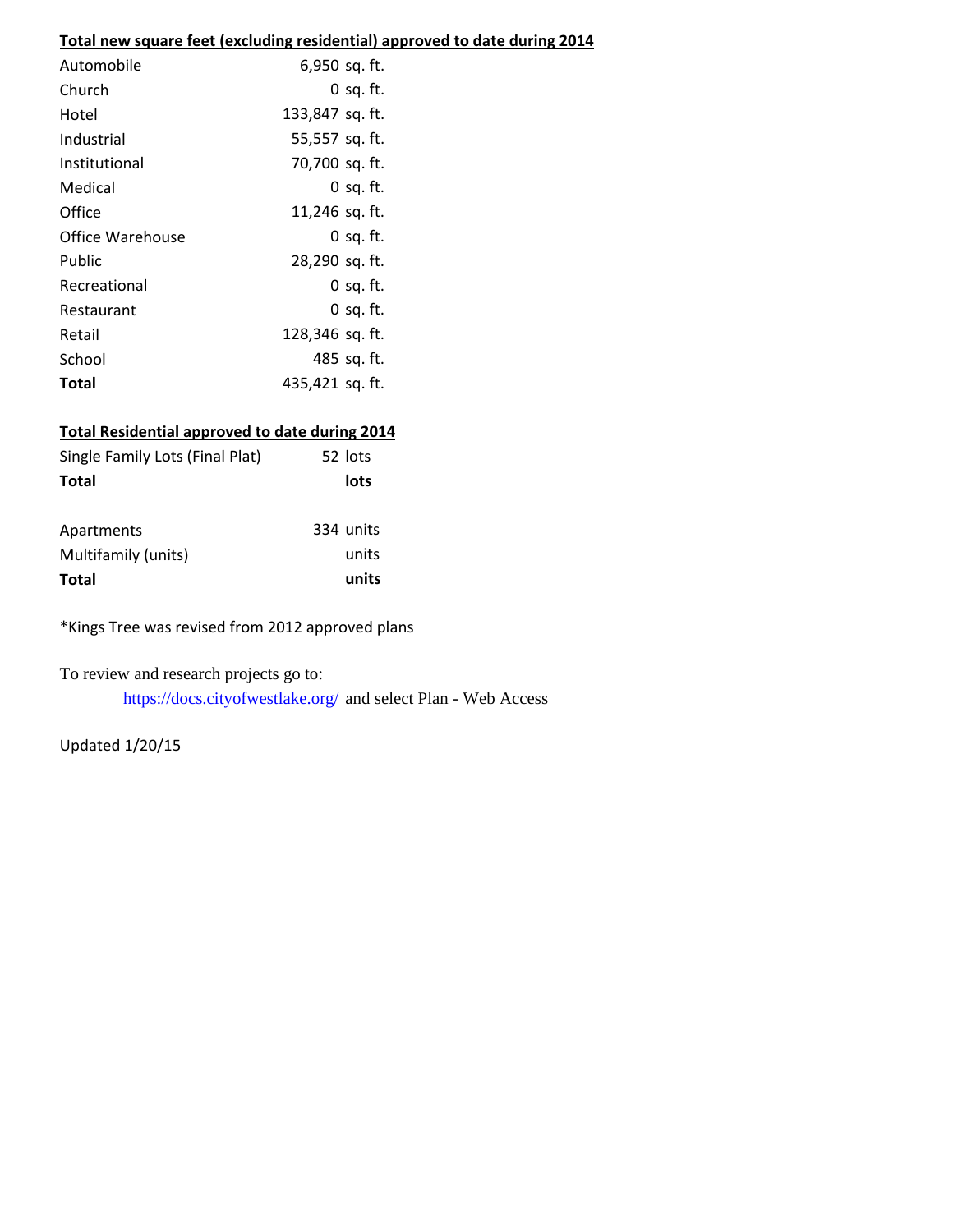



PLANNING DEPARTMENT 27700 Hilliard Blvd.<br>Westlake, OH 44145 Phone 440.871.3300<br>Fax 440.617.4324

# **2013 Economic Development**

Published by the Department of Planning and Economic Development

Dennis M. Clough, Mayor Jim Bedell, Director

| Proj.#         | <b>Project Name</b>                                                                        | Address / Location Type   |               | <b>Status</b> | Sq. Ft./ Units |
|----------------|--------------------------------------------------------------------------------------------|---------------------------|---------------|---------------|----------------|
|                | <b>Discount Drug Mart</b>                                                                  | 27300 Detroit Rd.         | Retail        | <b>APPR</b>   | 332 sf. ft.    |
| $\overline{2}$ | <b>Ganley BMW</b>                                                                          | 24690 Sperry Rd.          | Auto          | <b>APPR</b>   | 34,839 sf. ft. |
| 3              | Manor Care (Arden Court) -<br>addition                                                     | 28400 Center<br>Ridge Rd. | Institutional | <b>APPR</b>   | 2,350 sf. ft.  |
| 4              | <b>Market Square and</b><br><b>Crocker Commons at</b><br><b>Crocker Park</b> - civic space | Market & Vine St.         | Public        | <b>APPR</b>   | 12,615 sf. ft. |
| 5              | Pat O'Brien Chevrolet -<br>addition to showroom floor                                      | 25100 Detroit Rd.         | Auto          | <b>APPR</b>   | 4,945 sf. ft.  |
| 6              | <b>Plidco</b> - addition                                                                   | 870 Canterbury            | Industrial    | <b>APPR</b>   | 7,127 sf. ft.  |
| 7              | <b>Starz Ballroom</b> - addition                                                           | 24510 Sperry              | Recreational  | <b>APPR</b>   | 574 sf. ft.    |
| 8              | <b>Stone Creek Village</b><br><b>Subdivision</b>                                           | Bassett Rd.               | Single Family | <b>APPR</b>   | 16 lots        |
| 9              | <b>William Bennett DDS -</b><br>addition                                                   | 27748 Center<br>Ridge Rd. | Medical       | <b>APPR</b>   | 936 sf. ft.    |

## Total new square feet (excluding residential) approved to date during 2013

| Auto             | 39,784 sq. ft. |
|------------------|----------------|
| Church           | 0 sq. ft.      |
| Industrial       | 7,127 sq. ft.  |
| Institutional    | 2,350 sq. ft.  |
| Medical          | 936 sq. ft.    |
| Office           | 0 sq. ft.      |
| Office Warehouse | 0 sq. ft.      |
| Public           | 12,615 sq. ft. |
| Recreational     | 574 sq. ft.    |
| Restaurant       | $0$ sq. ft.    |
| Retail           | 332 sq. ft.    |
| School           | 0 sq. ft.      |
| Total            | 63,718 sq. ft. |

Total Residential approved to date during 2013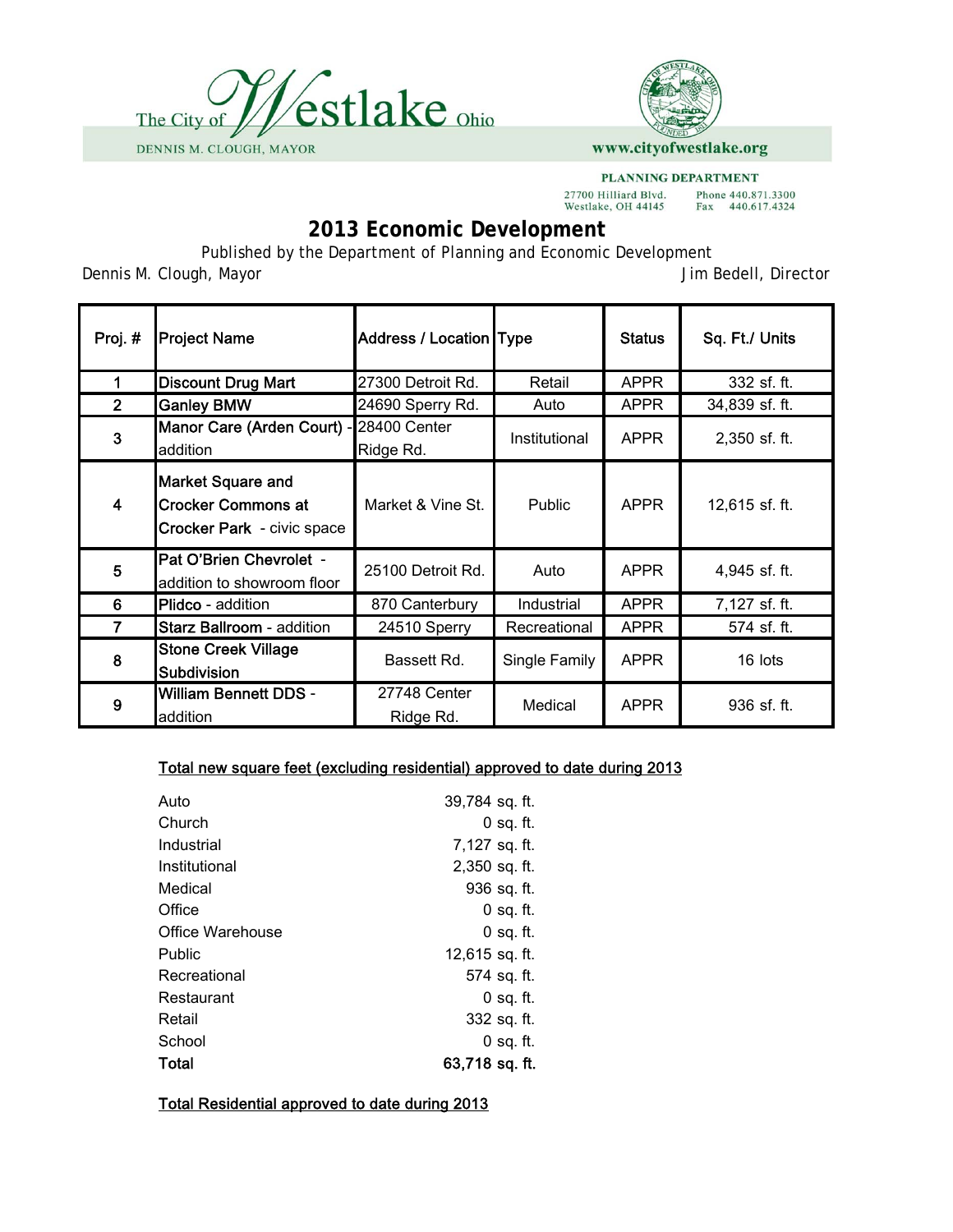| Single Family Lots (Final | 16 lots |
|---------------------------|---------|
| Plat)                     |         |
| Total                     | 16 lots |
| Apartments                | 0 units |
| Multifamily (units)       | 0 units |
| Total                     | 0 units |

"APPR" = approved by Planning Commission & Council but not yet under construction

"UC" = under construction. "2013" = year completed

X:\planning\Fact Sheet Files\Economic Development/2012 Economic Dev.

Status: updated 1/23/14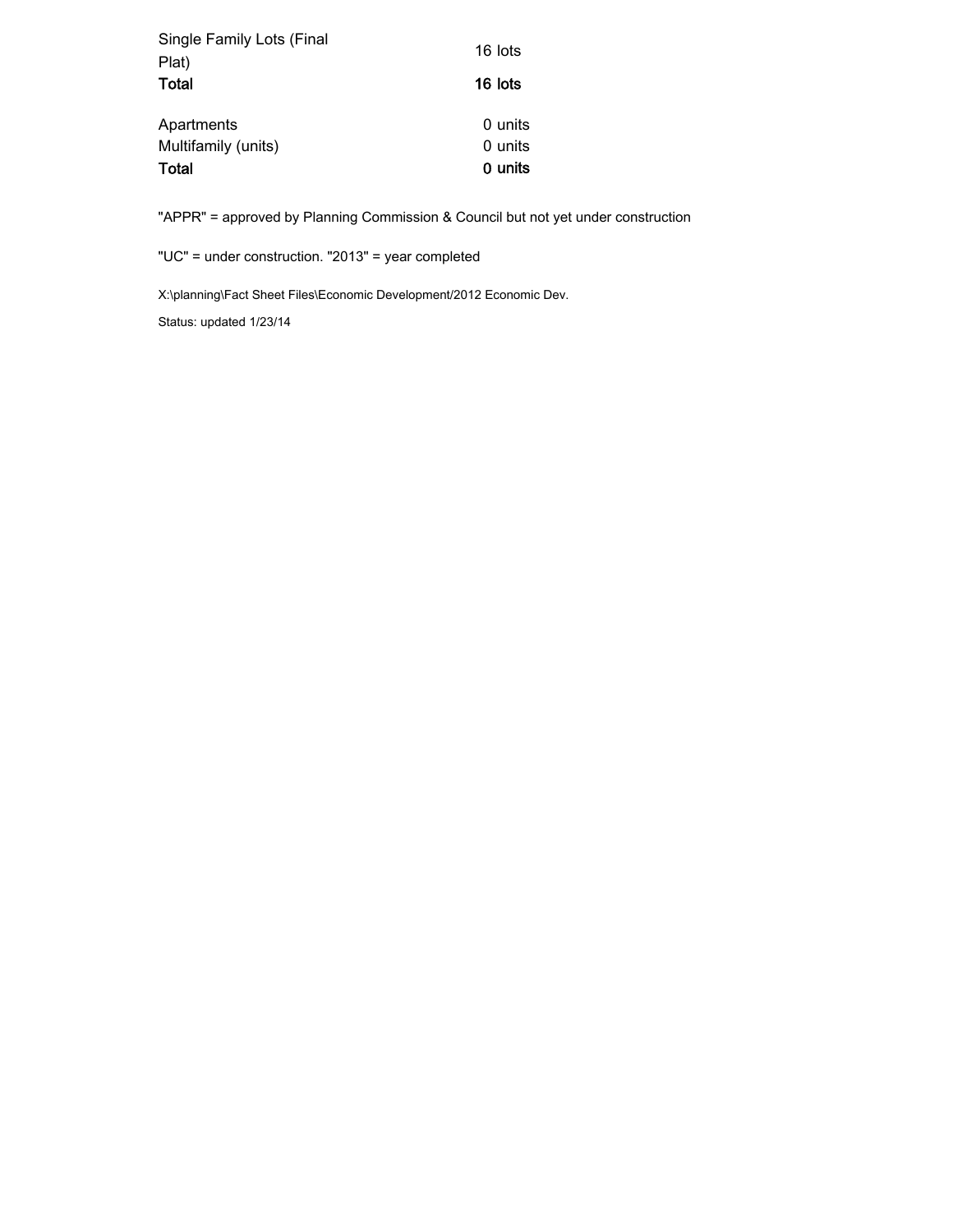



27700 Hilliard Blvd.<br>Westlake, OH 44145

Phone 440.871.3300<br>Fax 440.617.4324

# **2012 Economic Development**

Published by the Department of Planning and Economic Development

Dennis M. Clough, Mayor **New York Construction** Robert M. Parry, Director

| Proj. #        | <b>Project Name</b>                                                     | <b>Address/Location</b>                 | <b>Type</b>   | <b>Status</b> | Sq. Ft./ Units  |
|----------------|-------------------------------------------------------------------------|-----------------------------------------|---------------|---------------|-----------------|
| 1              | <b>Crocker Park H Block -</b><br>American Greetings Bldg.               | 1 American Blvd.                        | Office        | <b>APPR</b>   | 600,000 sq. ft. |
|                |                                                                         |                                         | Retail        | <b>APPR</b>   | 60,000 sq. ft.  |
| $\overline{2}$ | <b>Crocker Park K Block -</b><br>Nordstrom Rack                         | 30121 Detroit Rd.                       | Retail        | <b>APPR</b>   | 14,500 sq. ft.  |
| 3              | <b>Crocker Park H Block -</b><br>HSW Building (garage)                  | within Crocker<br>Park                  | Retail        | <b>APPR</b>   | 28,600 sq. ft.  |
| 4              | <b>First Energy</b>                                                     | 735 Bradley Rd.                         | Industrial    | <b>APPR</b>   | 22,373 sq. ft.  |
| 5              | Gardens at Westlake - new<br>building                                   | 27569 Detroit Rd.                       | Institutional | <b>APPR</b>   | 15,274 sq. ft.  |
| 6              | <b>Get Go Fuel Station</b>                                              | 25416 Center<br>Ridge Rd.               | Retail        | <b>APPR</b>   | 5,583 sq. ft.   |
| $\overline{7}$ | Get Go Car Wash                                                         | 25416 Center<br>Ridge Rd.               | Retail        | <b>APPR</b>   | 2,365 sq. ft.   |
| 8              | <b>Hyland Software</b>                                                  | 28501 Clemens<br>Rd.                    | Office        | <b>APPR</b>   | 112,528 sq. ft. |
| 9              | <b>Kings Tree Apartments</b>                                            | 25776, 25796 &<br>25808 Center<br>Ridge | Apartments    | <b>APPR</b>   | 36 units        |
| 10             | Lakewood Country Club -<br>demolish existing & rebuild<br>new clubhouse | 2613 Bradley                            | Recreational  | <b>APPR</b>   | 34,000 sq. ft.  |
| 11             | Logan Clutch - addition                                                 | 28855 Ranney<br>Parkway                 | Industrial    | <b>APPR</b>   | 15,659 sq. ft.  |
| 12             | Nick Mayer - addition                                                   | 24400 Center<br>Ridge                   | Auto          | <b>APPR</b>   | 1,130 sq. ft.   |
| 13             | Westlake Village - new<br>building                                      | 28550 Westlake<br>Village Dr.           | Institutional | <b>APPR</b>   | 25,326 sq. ft.  |

## Total new square feet (excluding residential) approved to date during 2012

Auto 1,130 sq. ft. Church 0 sq. ft.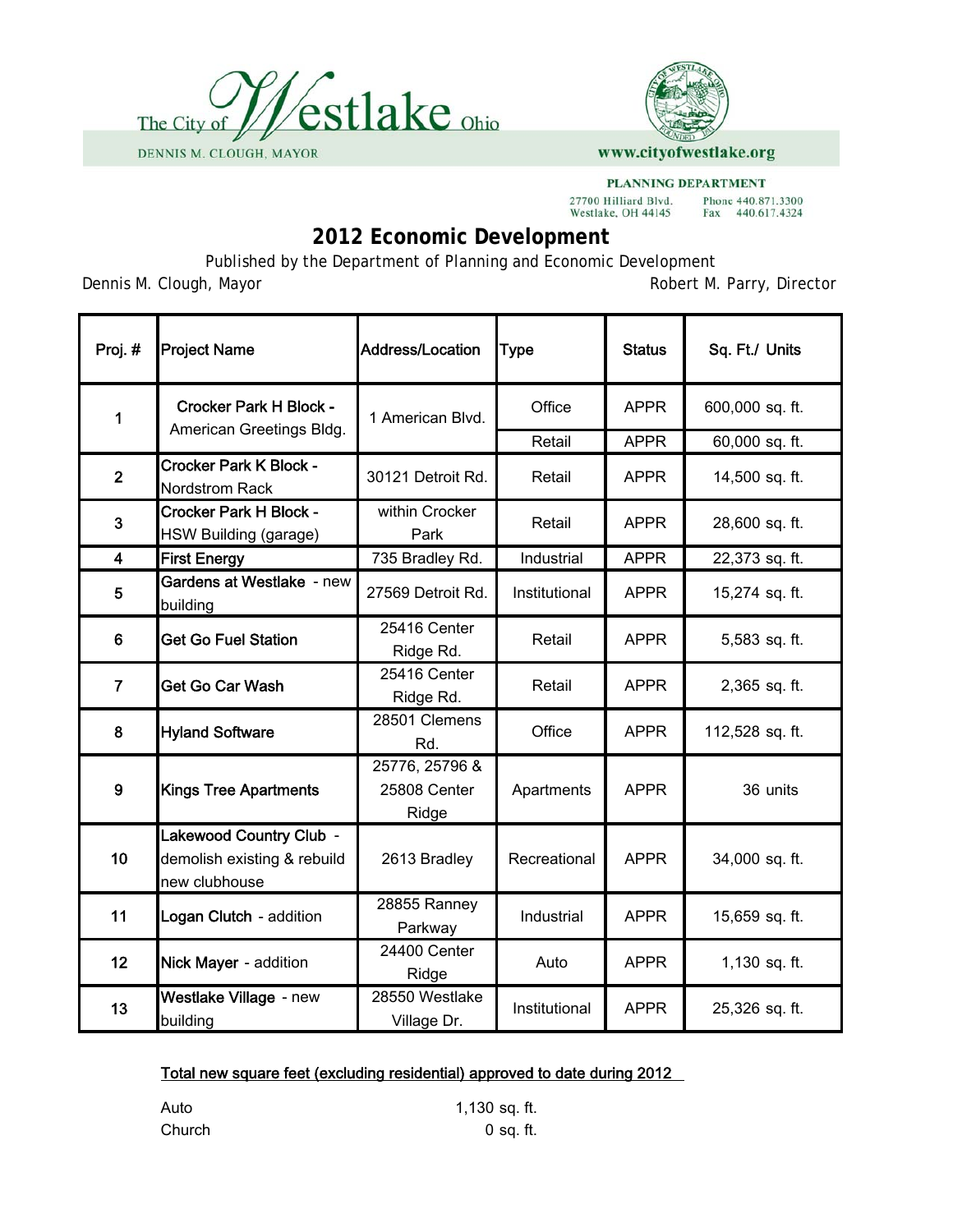| Industrial       | 38,032 sq. ft.  |
|------------------|-----------------|
| Institutional    | 40,600 sq. ft.  |
| Medical          | $0$ sq. ft.     |
| Office           | 712,528 sq. ft. |
| Office Warehouse | $0$ sq. ft.     |
| Public           | 0 sq. ft.       |
| Recreational     | 34,000 sq. ft.  |
| Restaurant       | 0 sq. ft.       |
| Retail           | 111,048 sq. ft. |
| School           | 0 sq. ft.       |
| Total            | 937,338 sq. ft. |

| <b>Total Residential approved to date during 2012</b> |          |  |  |  |
|-------------------------------------------------------|----------|--|--|--|
| Single Family Lots (Final<br>Plat)                    | 0 lots   |  |  |  |
| Total                                                 | 0 lots   |  |  |  |
| Apartments                                            | 36 units |  |  |  |
| Multifamily (units)                                   | 0 units  |  |  |  |
| Total                                                 | 36 units |  |  |  |

"APPR" = approved by Planning Commission & Council but not yet under construction

"UC" = under construction. "2012" = year completed

X:\planning\Fact Sheet Files\Economic Development/2012 Economic Dev.

Status: updated 12/11/12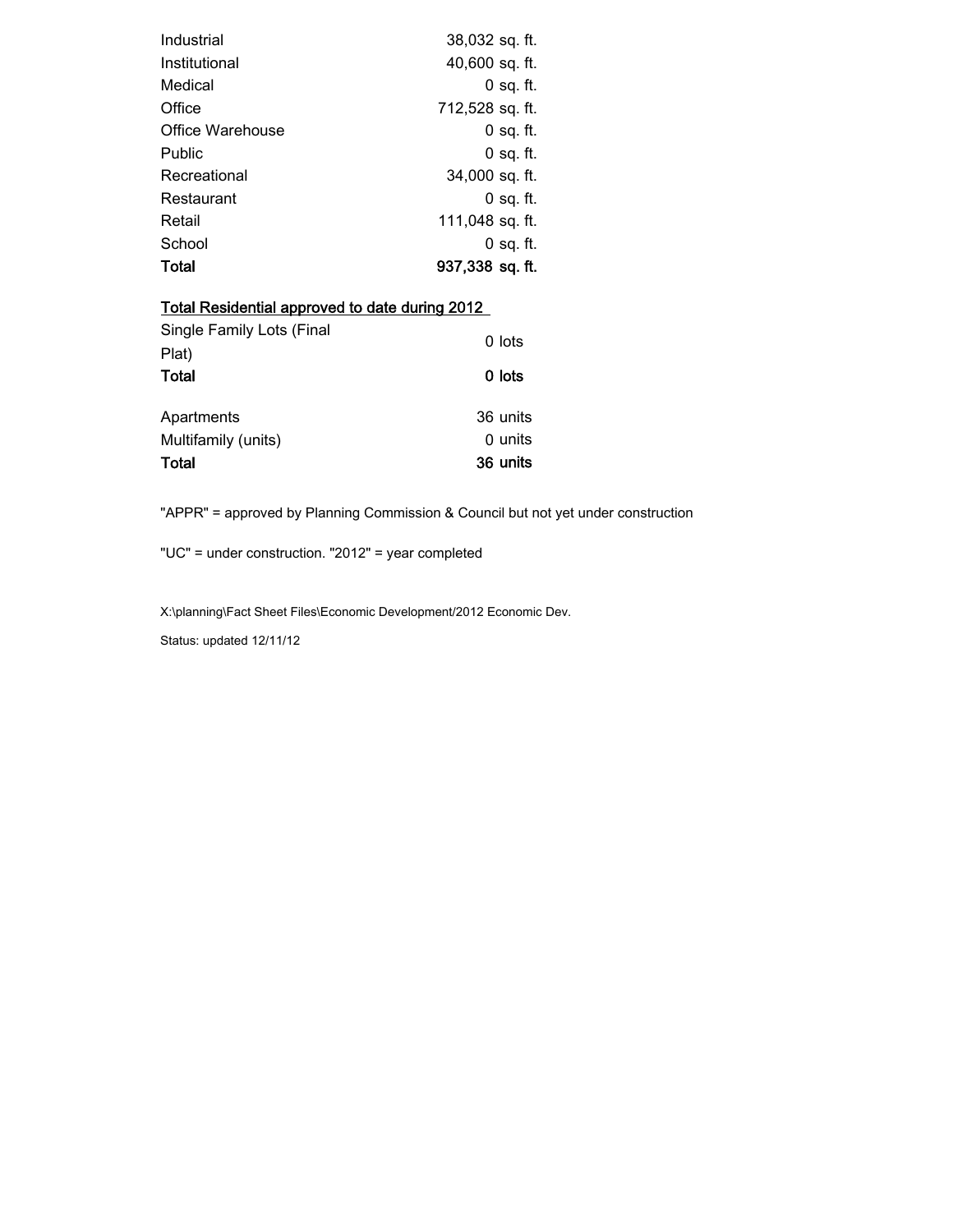



#### **PLANNING DEPARTMENT**

27700 Hilliard Blvd. Phone 440.871.3300 Westlake, OH 44145 Fax 440.617.4324

# **2011 ECONOMIC DEVELOPMENT**

Published by the Department of Planning and Economic Development<br>Dennis M. Clough, Mayor Robert M. Parry, Director Robert M. Parry, Director

| Proj.#         | <b>Project Name</b>                                | <b>Address/Location</b> | <b>Type</b>  | <b>Status</b> | Sq. Ft./ | <b>Units</b> |
|----------------|----------------------------------------------------|-------------------------|--------------|---------------|----------|--------------|
| 1              | <b>Mitchell's Tavern</b> - addition                | 24282 Center<br>Ridge   | Restaurant   | <b>APPR</b>   | 2,354    | sq. ft.      |
| $\overline{2}$ | Pat O'Brien Chevrolet - service<br>garage addition | 21500 Detroit           | Auto         | <b>APPR</b>   | 5,500    | sq. ft.      |
| 3              | <b>St. John's Medical Center</b>                   | 29000 Center<br>Ridge   | Medical      | UC            | 35,715   | sq. ft.      |
| 4              | <b>Skyzone Westlake</b>                            | <b>Viking Parkway</b>   | Recreational | UC            | 28,860   | sq. ft.      |
| 5              | Speedway                                           | 2726 Dover Center       | Retail       | 2012          | 3,936    | sq. ft.      |
| 6              | <b>Sunoco</b> - convenience store<br>addition      | 27179 Detroit           | Retail       | <b>APPR</b>   | 1,260    | sq. ft.      |
| 7              | Westhampton Vine Street Lofts*                     | <b>Vine Street</b>      | Multifamily  | UC            | 11       | units        |
| 8              | <b>Westlake High School</b>                        | 27830 Hilliard          | School       | UC            | 268,500  | sq. ft.      |
| 9              | <b>Westlake Middle School</b>                      | 2240 Dover Center       | School       | UC            | 105,329  | sq. ft.      |

\* Westhampton Vine Street Lofts were originally approved in 2005 as Crocker Park EPG Housing, 11 units, but were never constructed

| Total new square feet (excluding residential) approved to date during 2011 |                  |         |
|----------------------------------------------------------------------------|------------------|---------|
| Auto                                                                       | 5,500            | sg. ft. |
| Church                                                                     | 0                | sq. ft. |
| Industrial                                                                 | 0                | sq. ft. |
| Institutional                                                              | 0                | sq. ft. |
| Medical                                                                    | $35,715$ sq. ft. |         |
| Office                                                                     | 0                | sq. ft. |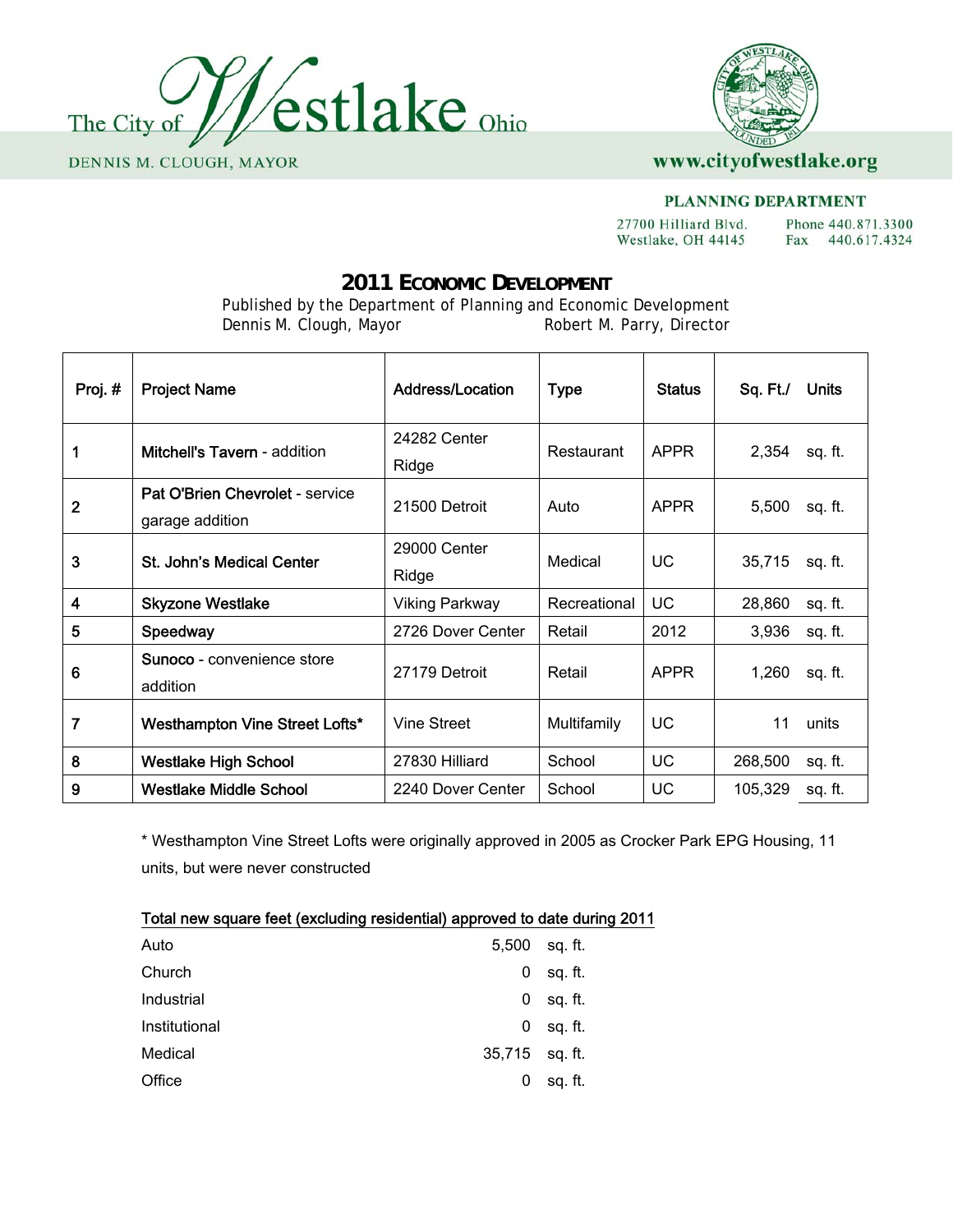| <b>Office Warehouse</b> | 0       | sq. ft. |
|-------------------------|---------|---------|
| Public                  | 0       | sq. ft. |
| Recreational            | 28,860  | sq. ft. |
| Restaurant              | 2,354   | sq. ft. |
| Retail                  | 5,196   | sq. ft. |
| School                  | 373,829 | sq. ft. |
| Total                   | 451,454 | sq. ft. |

## Total Residential approved to date during 2011

| Single Family Lots (Final Plat) |    | lots  |
|---------------------------------|----|-------|
| <b>Total</b>                    |    | lots  |
| Apartments                      | 0  | units |
| Multifamily (units)             | 11 | units |
| Total                           | 11 | units |

"APPR" = approved by Planning Commission & Council but not yet under construction "UC" = under construction. "2011" = year completed

X:\planning\Fact Sheet Files\Economic Development/2011 Economic Dev. Status: updated 10/8/12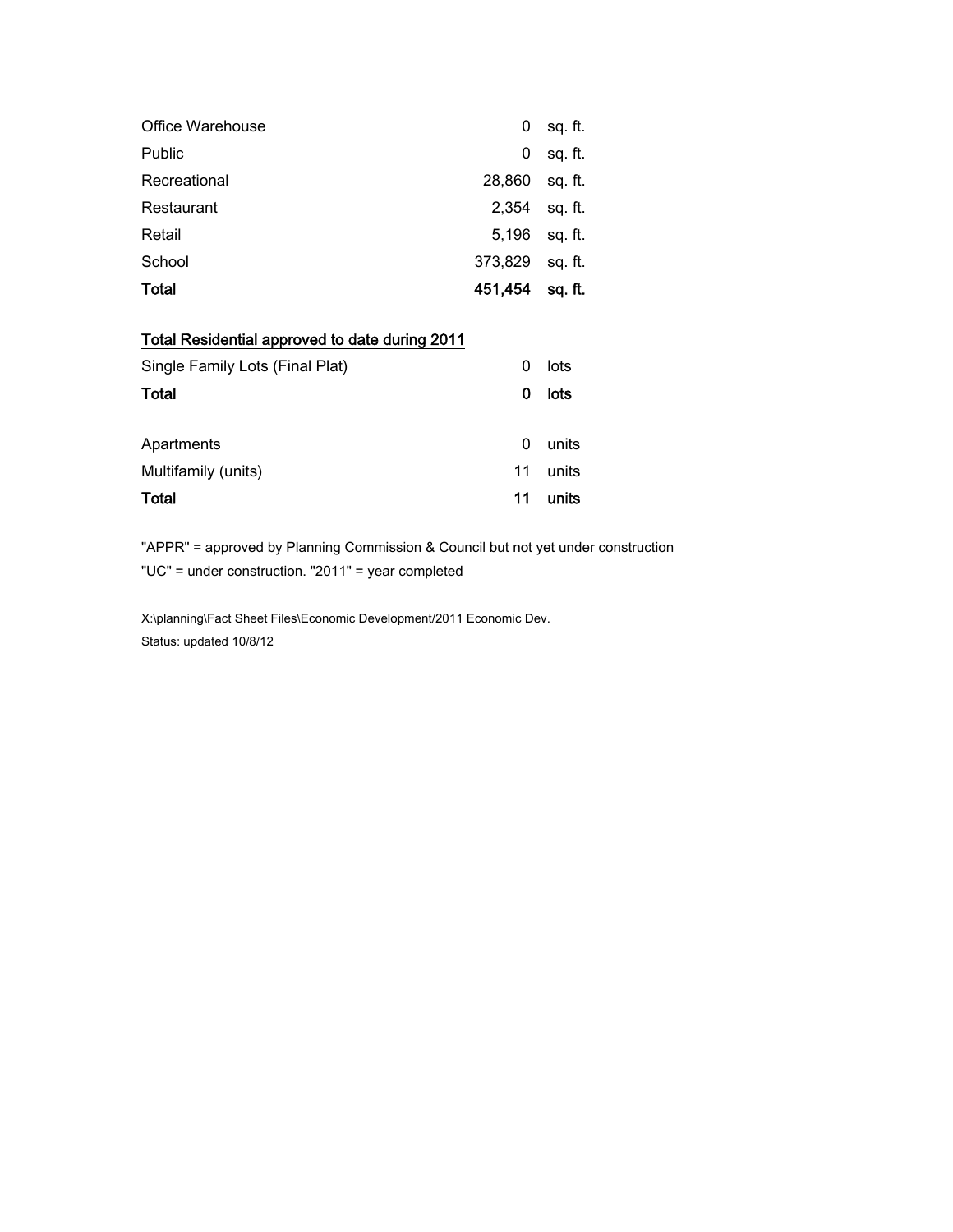



#### PLANNING DEPARTMENT

27700 Hilliard Blvd. Phone 440.871.3300 Westlake, OH 44145 Fax 440.617.4324

## **2010 ECONOMIC DEVELOPMENT**

Published by the Department of Planning and Economic Development<br>Dennis M. Clough, Mayor Robert M. Parry, Director Robert M. Parry, Director

| Proj. #        | <b>Project Name</b>                                                  | <b>Address/Location</b>                         | <b>Type</b>      | <b>Status</b> | Sq. Ft./       | <b>Units</b> |
|----------------|----------------------------------------------------------------------|-------------------------------------------------|------------------|---------------|----------------|--------------|
| 1              | <b>Crocker Park BW Loft Suites</b>                                   | 236 Crocker Park<br><b>B</b> lvd                | Apartments       | 2011          | $\mathcal{L}$  | units        |
| $\overline{2}$ | Kerrington Estates - Minor<br>Subdivision                            | Laura Lane (west<br>end)                        | Single<br>Family | UC            | $\overline{2}$ | lots         |
| 3              | <b>Lakeshore Community Credit</b><br><b>Union</b>                    | 25486 Detroit Rd.                               | Office           | <b>EXP</b>    | 1,936          | sq. ft.      |
| 4              | <b>Logan Clutch</b> – building addition                              | 28855 Ranney<br>Parkway                         | Industrial       | 2011          | 12,160         | Sq. ft.      |
| 5              | <b>The Park Subdivision - Major</b><br><b>Subdivision Final Plat</b> | West of Bradley<br>Rd., south of<br>Lincoln Rd. | Single<br>Family | UC            | 33             | lots         |
| $6\phantom{1}$ | <b>Westshore Auto Repair - addition</b>                              | 28825 Center<br>Ridge                           | Auto             | 2011          | 6,000          | sq. ft.      |

#### Total new square feet (excluding residential) approved to date during 2010

| Auto             | 6,000  | sq. ft. |
|------------------|--------|---------|
| Church           | 0      | sq. ft. |
| Industrial       | 12,160 | sq. ft. |
| Institutional    | 0      | sq. ft. |
| Medical          | 0      | sq. ft. |
| Office           | 1,936  | sq. ft. |
| Office Warehouse | 0      | sq. ft. |
| <b>Public</b>    | 0      | sq. ft. |
| Recreational     | 0      | sq. ft. |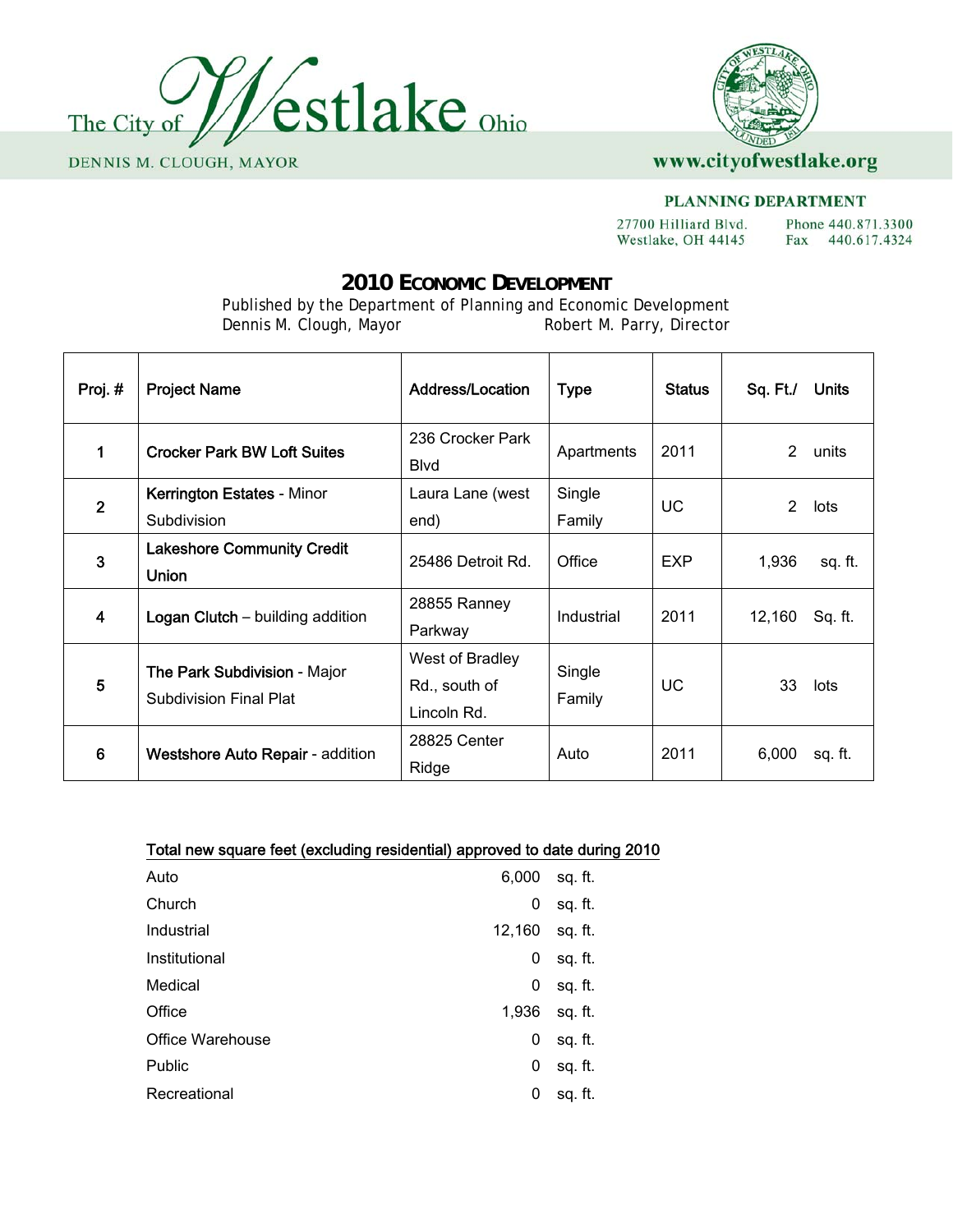| Restaurant                                                                        | 0             | sq. ft. |
|-----------------------------------------------------------------------------------|---------------|---------|
| Retail                                                                            | 0             | sq. ft. |
| School                                                                            | 0             | sq. ft. |
| Total                                                                             | 20,096        | sq. ft. |
| Total Residential approved to date during 2010<br>Single Family Lots (Final Plat) | 35            | lots    |
| Total                                                                             | 35            | lots    |
| Apartments                                                                        | $\mathcal{P}$ | units   |
| Multifamily (units)                                                               | 0             | units   |
| <b>Total</b>                                                                      | 2             | units   |

"APPR" = approved by Planning Commission & Council but not yet under construction

"UC" = under construction. "2010" = year completed

H/Planning Dept/Index/PC Action Index/2010 Economic Dev.

Status: revised 10/8/12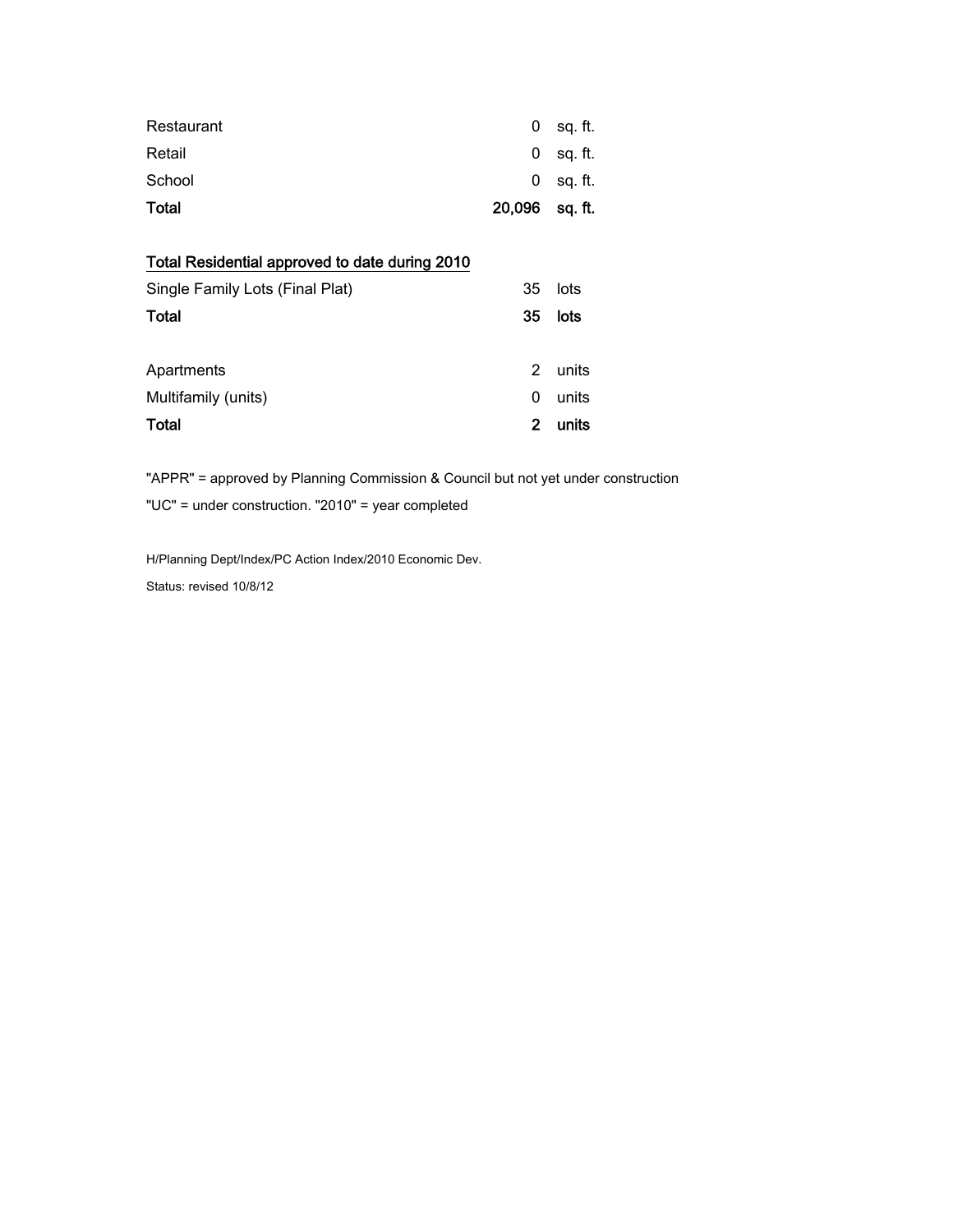



#### PLANNING DEPARTMENT

27700 Hilliard Blvd. Phone 440.871.3300 Westlake, OH 44145 Fax 440.617.4324

# **2009 ECONOMIC DEVELOPMENT**

Published by the Department of Planning and Economic Development<br>Dennis M. Clough, Mayor Robert M. Parry, Director Robert M. Parry, Director

| Proj.#         | <b>Project Name</b>                 | <b>Address/Location</b> | <b>Type</b>   | <b>Status</b> | Sq. Ft./<br>Units |
|----------------|-------------------------------------|-------------------------|---------------|---------------|-------------------|
| 1              | Clemens West Office Campus -        | 30701 Clemens           | Office        | <b>APPR</b>   | 9,375             |
|                | Phase II                            | Rd.                     |               |               | sq. ft.           |
| $\overline{2}$ | <b>Cuyahoga Community College -</b> | 1224 Bradley Rd.        | School        | 2010          | 79,113<br>sq. ft. |
|                | Phase 1                             |                         |               |               |                   |
| 3              | <b>Hospice House West</b>           | 1050 Crocker            | Institutional | 2012          | 39,800            |
|                |                                     | Road                    |               | sq. ft.       |                   |
| 4              | <b>National City Bank</b>           | Crocker Road            | Office        | 2010          | 3,220<br>sq. ft.  |
| 5              | <b>Nordson Corporation</b>          | Clemens Road            | Office        | 2010          | 28,800<br>sq. ft. |

| Total new square feet (excluding residential) approved to date during 2009 |         |         |
|----------------------------------------------------------------------------|---------|---------|
| Auto                                                                       | 0       | sq. ft. |
| Church                                                                     | 0       | sq. ft. |
| Industrial                                                                 | 0       | sq. ft. |
| Institutional                                                              | 39,800  | sq. ft. |
| Medical                                                                    | 0       | sq. ft. |
| Office                                                                     | 41,395  | sq. ft. |
| Office Warehouse                                                           | 0       | sq. ft. |
| <b>Public</b>                                                              | 0       | sq. ft. |
| Recreational                                                               | 0       | sq. ft. |
| Restaurant                                                                 | 0       | sq. ft. |
| Retail                                                                     | 0       | sq. ft. |
| School                                                                     | 79,113  | sq. ft. |
| <b>Total</b>                                                               | 160,308 | sq. ft. |